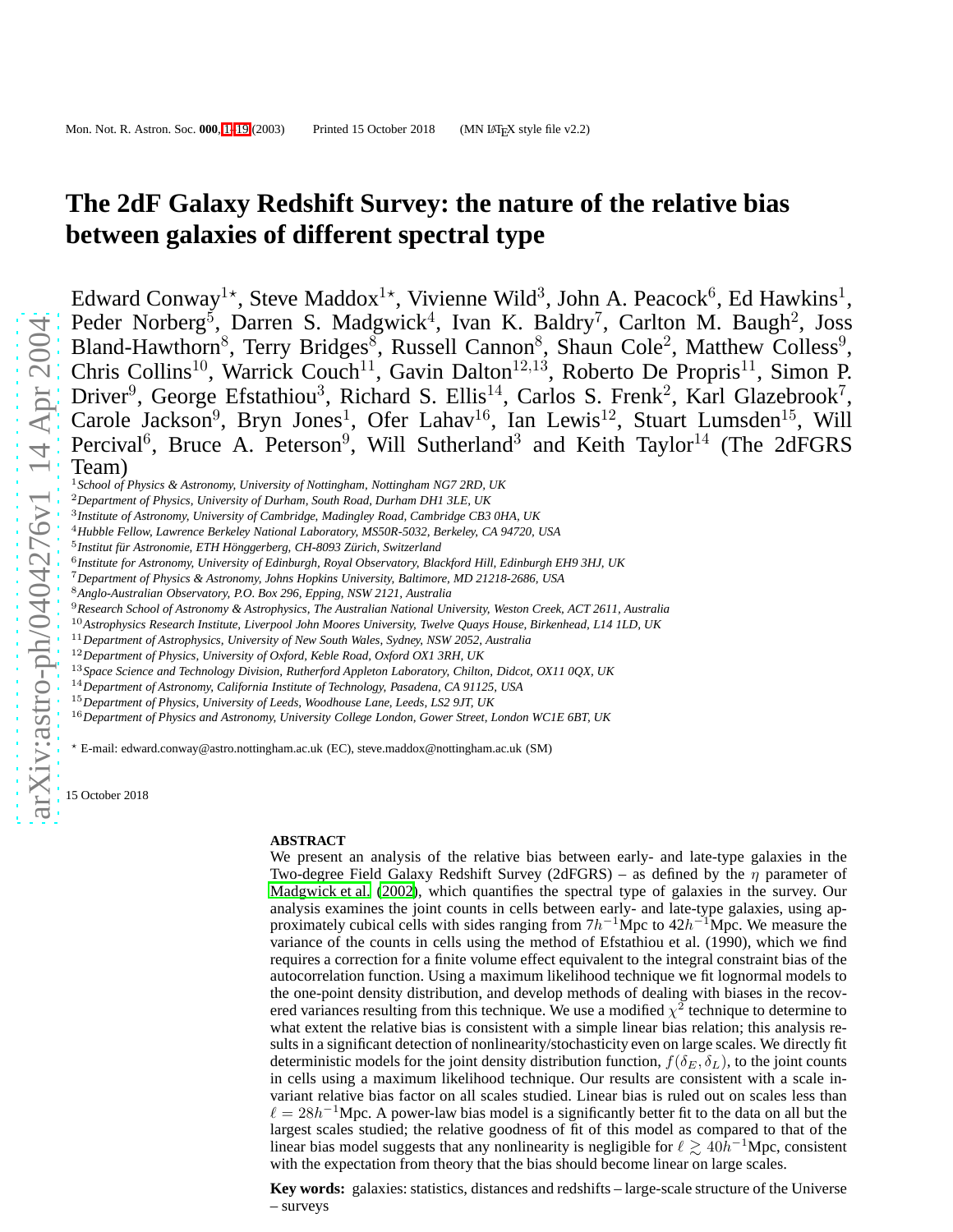## **1 INTRODUCTION**

Measurements of large-scale structure from galaxy redshift surveys obviously measure the distribution of luminous matter only; the total mass distribution will be dominated by dark matter. The question of how the galaxies trace the total matter density field is therefore extremely pertinent, both to the estimation of cosmological parameters, and also as a probe of the physics of galaxy formation. A common assumption is 'linear biasing', which can be expressed  $\delta_g = b\delta_m$ , where  $\delta_g$ ,  $\delta_m$  are the fractional overdensities relative to the mean in galaxies and mass respectively. This assumption becomes unphysical when  $b > 1$  since, by definition,  $\delta_g \ge -1$ , but we can still define a bias parameter,  $b(r)$ , by e.g.  $\xi_{gg}(r) = b(r)^2 \xi_{mm}(r)$ . Many of the constraints on cosmological parameters derived from large-scale structure measurements rely on an understanding of galaxy bias. Both the 2dFGRS power spectrum analysis (Percival et al. 2001) and the constraints obtained for the neutrino mass (Elgarøy & Lahav 2003) assume scale independent bias. Joint constraints obtained by combining the 2dFGRS results with measurements of the CMB power spectrum (Percival et al. 2002; Efstathiou et al. 2002; Verde et al. 2003) also require a model for galaxy bias. Dekel & Lahav (1999) show that nonlinearity and stochasticity in the bias relation can explain discrepancies between different methods of measuring parameters which assume a linear bias factor, such as measurements of  $\beta = \Omega_m^{0.6}/b$  (Peacock et al. 2001; Hawkins et al. 2003).

In fact both theoretical approaches (Mo & White 1996) and simulations predict that bias may be non-linear and scale dependent, at least on some (small) scales. Kauffmann et al. (1997) find only weak scale dependence on large scales and a bias relation consistent with linear bias. Benson et al. (2000) find that semi-analytic galaxies in a LCDM model could reproduce the APM correlation function given a scale dependent bias taking the form of an antibias of galaxies relative to matter on small scales. Somerville et al. (2001) also use semi-analytic modelling to demonstrate that the physics of galaxy formation introduces a small scatter in the galaxy–mass relation; they find the mean bias to have only a weak dependence on scale for  $r \lesssim 12h^{-1}$ Mpc, (where the Hubble constant,  $H_0 = 100 h \text{ km s}^{-1}$ ).

In principle the true mass distribution can be directly measured from measurements of galaxy peculiar velocities using e.g. POTENT reconstruction (Dekel, Bertschinger & Faber 1990). In practice accuracy is hard to achieve by such methods; the technique requires heavy smoothing since the error bars per galaxy are large and the volumes surveyed up to the present are relatively local. A useful probe is instead to compare the clustering of different types of galaxy: if these cluster differently, at least one type cannot exactly follow the mass distribution.

It has been known for some considerable time that galaxies of different morphological type have different clustering properties. Early-type galaxies, such as ellipticals or S0s, are highly clustered, accounting for almost 90% of galaxies in the cores of rich clusters. This fraction drops off steeply, however, with distance from the cluster cores and in the field 70% of galaxies are late-type galaxies: spirals and irregulars (Dressler 1980; Postman & Geller 1984). The level of fluctuations in each of the early- and late-type density fields can also be compared using the correlation functions or power spectra for the two sub-populations. This kind of study is optimised for small separations  $(\lesssim 10h^{-1}$ Mpc) and has generally revealed that the clustering amplitude of ellipticals is greater than that of spirals by a factor of 1.3–1.5 (e.g. Loveday et al. 1995; Norberg et al. 2002a; Madgwick et al. 2003b). If both density fields were perfectly correlated with the matter density field this factor would be equivalent to the ratio between linear bias parameters  $(b_E(r)/b_L(r))^2$ . There is also evidence that the relative bias between sub-populations of galaxies is more complex than the global galaxy bias. Measurements of the 2dFGRS bispectrum (Verde et al. 2002) found no evidence for nonlinearity in the bias for 2dFGRS galaxies. More recently however, Kayo et al. (2004) find evidence for relative bias being complex on weakly non-linear to non-linear scales from a measurement of the redshift-space three-point correlation function, as a function of galaxy colour and morphology, in the Sloan Digital Sky Survey. Wild et al. (2004) have carried out a counts-in-cells analysis using volume limited samples from the 2dFGRS, and find evidence for non-linearity and stochastic effects.

A detailed framework for dealing with possible nonlinearities and stochasticity in the bias relation is given by [Dekel & Lahav](#page-18-1) [\(1999](#page-18-1)), based on the joint probability distribution of the galaxy and mass densities  $f(\delta_g, \delta_m)$ . In an analogous manner we will consider the joint probability distribution of the early- and late-type galaxy density fields for magnitude limited samples in the 2dFGRS. This approach in large part follows the methods described in Blanton (2000) for the Las Campanas Redshift Survey (LCRS), although the geometry of the 2dFGRS is considerably more amenable to this kind of study than that of the LCRS and allows us, for example, to examine a large range of scales.

This paper is organised into sections as follows. In Section [2](#page-1-0) we summarize details of the 2dFGRS, the PCA- $\eta$  parameter and the division into cells. We present a measurement of the variances of the counts in cells using the method of Efstathiou et al. (1990), which we have corrected for integral constraint bias, in Section [3.](#page-4-0) In Section [4](#page-6-0) we present an analysis of the one-point distribution of the counts in cells based on fits to a lognormal distribution function. In Section [5](#page-11-0) we discuss the relative bias. We present the results of applying the 'modified  $\chi^2$ ' statistic of [Tegmark](#page-18-2) [\(1999](#page-18-2)) to the joint counts in cells and then move on to describe the application of the maximum-likelihood technique of [Blanton \(2000\)](#page-17-1) to constrain the relative bias between spectral types. We summarize our conclusions in Section [6.](#page-15-0)

## <span id="page-1-0"></span>**2 THE 2dF GALAXY REDSHIFT SURVEY**

The 2dFGRS observations were carried out between May 1997 and April 2002 using the 2dF instrument: a multi-object spectrograph on the Anglo Australian Telescope. The main survey region consists of two broad strips, one in the South Galactic Pole region (SGP) covering approximately  $-37^{\circ}.5 < \delta < -22^{\circ}.5, 21^{\mathrm{h}}40^{\mathrm{m}} <$  $\alpha < 3^{\rm h}40^{\rm m}$  and the other in the direction of the North Galactic Pole (NGP), spanning  $-7^{\circ} \cdot 5 < \delta < 2^{\circ} \cdot 5$ ,  $9^{\rm h} 50^{\rm m} < \alpha < 14^{\rm h} 50^{\rm m}$ . In addition there are a number of circular two-degree fields scattered randomly over the full extent of the low extinction regions of the southern APM galaxy survey.

The parent catalogue for the survey was selected in the photometric  $b<sub>J</sub>$  band from a revised and extended version of the APM galaxy survey (Maddox, Efstathiou & Sutherland 1990a,b,c; 1996). The magnitude limit at the start of the survey was set at  $b<sub>J</sub> = 19.45$ but both the photometry of the input catalogue and the dust extinction map have since been revised and so there are small variations in magnitude limit as a function of position over the sky. The effective median magnitude limit, over the area of the survey, is  $b<sub>J</sub> \approx 19.3$ (Colless et al. 2001; Colless et al. 2003).

The completeness of the survey data varies according to the position on the sky because of unobserved fields (mostly around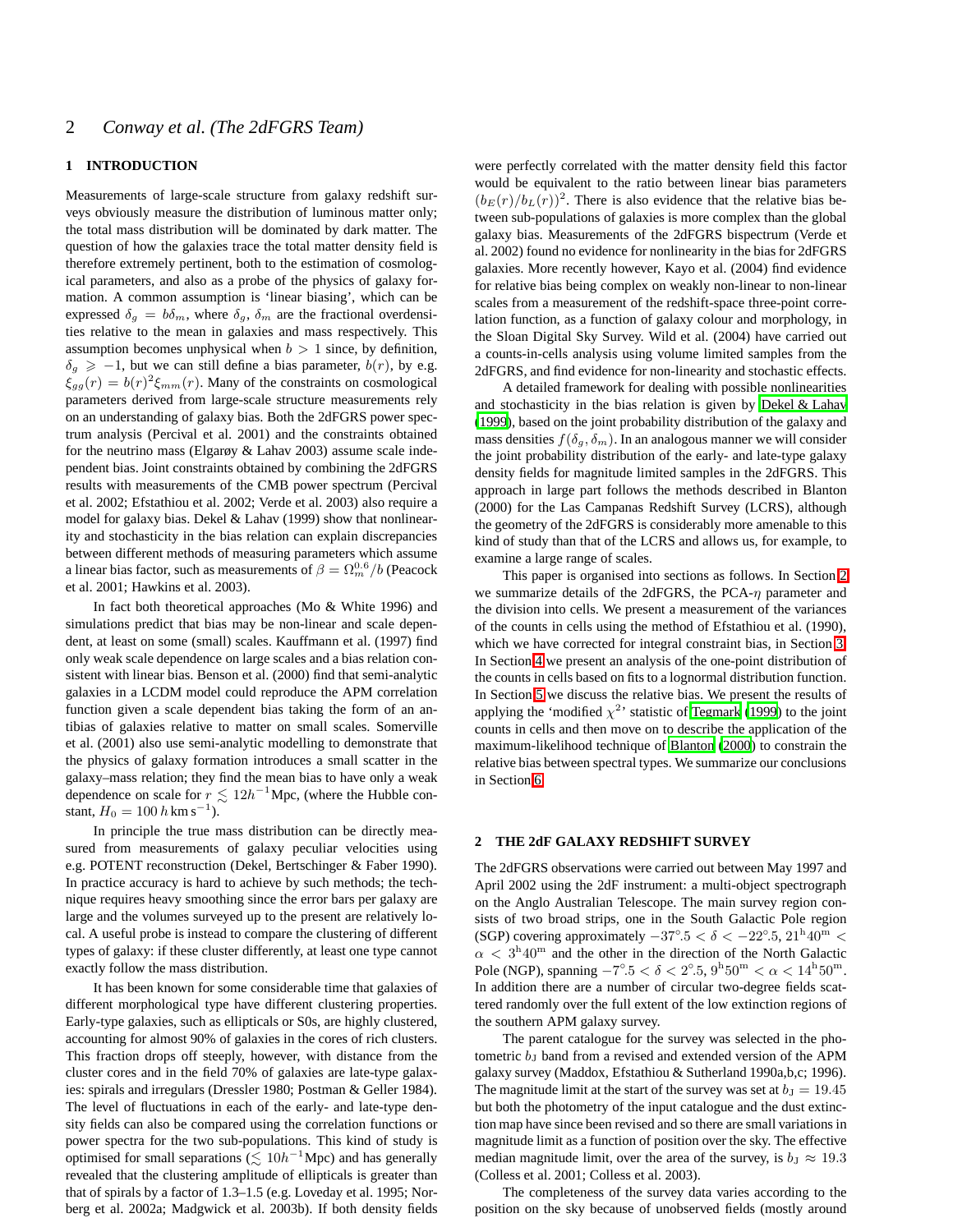the survey edges), untargeted objects in observed fields (due to collision constraints or broken fibres) and observed objects with poor spectra; also there are drill-holes around bright stars. The variation in completeness with angular position,  $\theta$ , is fully described by the completeness mask (Colless et al. 2001; Norberg et al. 2002b; Colless et al. 2003). Note that since we use exclusively those galaxies for which a principal component spectral type has been derived, we require a slightly modified completeness mask from that describing the completeness of the full survey, one which reflects the completeness of galaxies with measured  $\eta$ -type (Norberg et al. 2002a).

We use the completed 2dFGRS data set which was released publicly at the end of June 2003 (Colless et al. 2003). This includes 221 414 unique, reliable galaxy redshifts (quality flag  $\geq 3$ , Colless et al. 2001; Colless et al. 2003). The random fields, which contain nearly 25 000 reliable redshifts, are not included in this analysis. Throughout the paper we treat the NGP and SGP regions as independent data sets, which means we have two estimates for each of the statistics we derive. This approach functions both as a 'reality check' for our error estimates and also gives an idea of the variation due to cosmic variance.

## **2.1 PCA classification of galaxy spectra**

The spectral properties of 2dFGRS galaxies have been analysed and the galaxies split into spectral type classes using a principal component analysis (PCA) described by Madgwick et al. (2002). This technique splits the galaxies on the basis of the characteristics of their spectra which show the most variation across the sample, without using any prior assumptions or template spectra. Madgwick et al. (2002) define a scalar parameter,  $\eta$ , which is a linear combination of the first two principal components chosen to minimize instrumental effects which make the determination of the continuum uncertain. In effect,  $\eta$  quantifies the relative strengths of emission and absorption lines, and can be shown to be tightly correlated to the equivalent width of  $H\alpha$  in particular, so a simple physical interpretation of  $\eta$  is as a measure of the current star formation rate in a galaxy (Madgwick et al. 2003a).

The PCA classification makes use of the spectral information in the rest-frame wavelength range  $3700\text{\AA}$  to  $6650\text{\AA}$ , which includes all the major optical diagnostics between OII and  $H\alpha$ . The spectral coverage imposes a limit on the maximum redshift at which this analysis can be used of  $z = 0.2$ . For galaxies with  $z > 0.15$  however, sky absorption bands contaminate the H $\alpha$  line, which affects the stability of the classification. For this reason we restrict our analysis to galaxies with  $z < 0.15$  following Madgwick et al. (2002).

The distribution of  $\eta$  for the 2dFGRS spectra is clearly bimodal (see fig. 4 of Madgwick et al. 2002), with a shoulder at  $\eta = -1.4$ . Madgwick et al. (2002) divide galaxies into four spectral type bins based on the shape of this distribution; the local minimum at  $\eta = -1.4$  is used to separate early and late types while the late type 'shoulder' is divided in two and also separated from the tail, which will be dominated by particularly active galaxies such as starbursts and AGN. Because of the effects of possible evolution in the last two spectral type bins, discussed further in the next section, we use only the spectral classes 1 & 2 of Madgwick et al. (2002) in this paper, which we refer to as early and late type respectively, and exclude the bluer classes 3 & 4.

The important aspect of the PCA classification used here is that it represents a coherent method for dividing a galaxy sample into classes based on a diagnostic with a relatively clear physical interpretation, i.e. current star formation rate. Note that this specific interpretation will not necessarily be the case for all galaxy samples classified using a PCA method; comparing classifications based on a PCA analysis between samples is in general nontrivial. In our case, however, the fact that the PCA classification of the 2dFGRS is dominated by  $H\alpha$  means that a classification of galaxies based on  $\eta$  is virtually the same as a classification based on the equivalent width of  $H\alpha$ .

## <span id="page-2-1"></span>**2.2 Counts-in-cells**

The analysis presented in this paper is complementary to approaches to the study of the relative bias based on correlation functions, in that we compare the two density fields on a point by point basis, rather than measuring overall clustering amplitudes. To estimate the local galaxy density contrast for each type we use the method of counts in cells. Analysis of the 2dFGRS counts in cells has already been used by Croton et al. (2004a,b) and Baugh et al. (2004) to constrain the higher-order correlation functions and the void probability function. Another respect in which this analysis is complementary to the correlation function approach is that it is optimised for much larger scales.

The method by which we divide the survey region into cells is identical to that first used by [Efstathiou et al.](#page-18-3) [\(1990](#page-18-3)) for measuring the variance of the counts in cells for a sparse-sampled redshift survey of IRAS galaxies [\(Rowan-Robinson et al. 1990](#page-18-4)). First the surveyed region of space is divided into spherical shells of thickness  $\ell$  centred on the observer. Each shell is then subdivided into approximately cubical cells using lines of constant right ascension and declination, chosen for each radial distance and declination to ensure that the sides of the cell of length  $\approx \ell$ , the shell separation. In this paper we analyse cell divisions over a range in  $\ell$  from  $\ell = 7h^{-1}$ Mpc to  $\ell = 42h^{-1}$ Mpc. We assume a concordance cosmology of  $\Omega_m = 0.3, \Omega_\Lambda = 0.7$ . Effective scales corresponding to a given value of  $\ell$  can be computed using the approximate relationship between the radius of a Gaussian sphere window,  $R<sub>G</sub>$ , the radius of a spherical top-hat window,  $R_T$ , and  $\ell$ , given in Eq. [1](#page-2-0) (Peacock 1999).

<span id="page-2-0"></span>
$$
R_{\rm G} \sim \frac{R_{\rm T}}{\sqrt{5}} \sim \frac{\ell}{\sqrt{12}}.\tag{1}
$$

Any analysis of the galaxy counts in cells for a flux limited survey must take into account the selection function, which quantifies the probability that a galaxy with a given redshift,  $z$ , is included in the survey. We define  $M_{\text{min}}(z, \theta)$  and  $M_{\text{max}}(z, \theta)$  to be the minimum and maximum absolute magnitudes visible at redshift  $z$  given the magnitude limit of the survey which, in the case of the 2dFGRS, varies with angular position  $\theta$  as described in Section [2](#page-1-0) and we take the luminosity function  $\Phi(M)$  to be normalized in that range. Then the selection function can be written

$$
\phi(z,\boldsymbol{\theta}) = \int_{M_{\min}(z,\boldsymbol{\theta})}^{M_{\max}(z,\boldsymbol{\theta})} dM \, \Phi(M)c_z(\boldsymbol{\theta}).
$$
\n(2)

The  $c_z(\theta)$  term describes the variation in completeness of the survey over the sampled area, for which we use the survey mask for η-typed galaxies described in Section [2.](#page-1-0) The completeness also depends slightly on apparent magnitude and, for the full survey, one can use the relation given in Colless et al. (2001) to parameterise this variation:

$$
c_z(\boldsymbol{\theta}, b_{\mathrm{J}}) = \gamma \left\{ 1 - \exp[b_{\mathrm{J}} - \mu(\boldsymbol{\theta})] \right\},\tag{3}
$$

where  $\gamma$  is set at 0.99 and  $\mu(\theta)$  can be set by the requirement that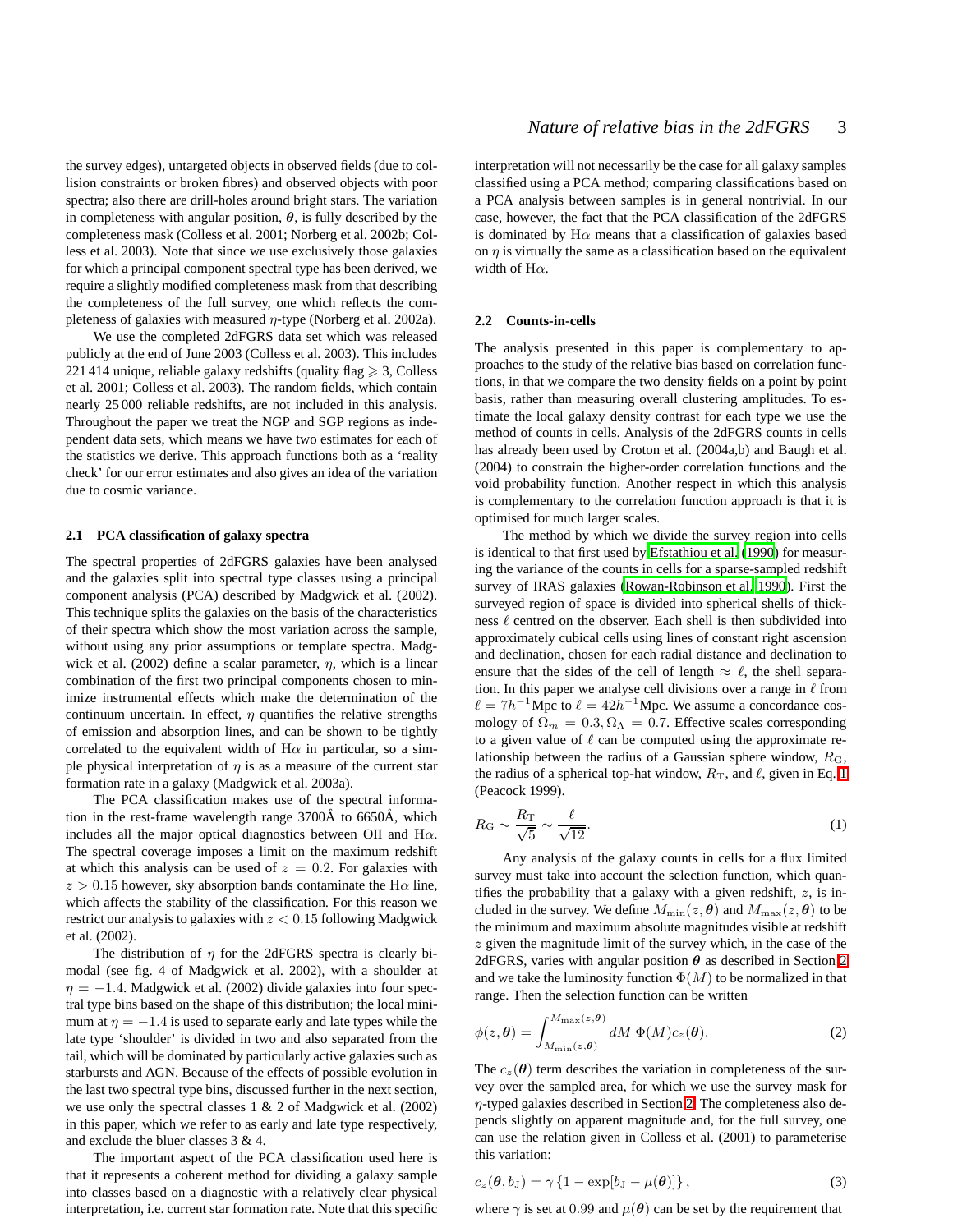# 4 *Conway et al. (The 2dFGRS Team)*



<span id="page-3-0"></span>**Figure 1.** An example of the division into cells for the NGP (top) and SGP (bottom) regions, with cells of side  $\ell = 14h^{-1}$ Mpc; the cells spanning the central declination of each slice are plotted along with the galaxies of each type (early types in red & on the left, late types in blue & on the right) in the cell. The colour scales indicate the estimated galaxy density contrast as defined in the text.

<span id="page-3-1"></span>

| Table 1. Total number of cells and expected counts (presented as the 16%-50%-84% percentiles of the distribution). |  |  |
|--------------------------------------------------------------------------------------------------------------------|--|--|
|                                                                                                                    |  |  |

|                   |                 | <b>NGP</b>           |                      |                 | SGP                  |                      |
|-------------------|-----------------|----------------------|----------------------|-----------------|----------------------|----------------------|
| $\ell(h^{-1}Mpc)$ | $N_{\rm cells}$ | $N_{\exp,E}$         | $N_{\exp,L}$         | $N_{\rm cells}$ | $N_{\exp,E}$         | $N_{\exp,L}$         |
| 7.0               | 11056           | $2.0 - 3.2 - 5.7$    | $1.2 - 2.2 - 4.7$    | 14593           | $2.0 - 3.0 - 5.0$    | $1.3 - 2.2 - 4.5$    |
| 8.75              | 5689            | $2.8 - 4.5 - 8.3$    | $1.7 - 3.0 - 6.7$    | 7543            | $2.7 - 4.1 - 6.9$    | $1.8 - 3.0 - 6.2$    |
| 10.5              | 3170            | $4.0 - 6.5 - 11.7$   | $2.5 - 4.4 - 9.5$    | 4114            | $3.8 - 5.8 - 9.6$    | $2.6 - 4.3 - 8.7$    |
| 12.25             | 2026            | $5.4 - 8.9 - 16.4$   | $3.4 - 6.0 - 13.3$   | 2567            | $5.3 - 7.8 - 13.1$   | $3.6 - 5.9 - 12.0$   |
| 14.0              | 1198            | $8.4 - 13.1 - 23.3$  | $5.3 - 8.8 - 18.9$   | 1484            | $7.7 - 11.4 - 18.7$  | $5.5 - 8.8 - 17.4$   |
| 17.5              | 620             | $13.7 - 22.8 - 40.5$ | $8.7 - 15.7 - 32.6$  | 729             | $12.7 - 18.3 - 30.0$ | $9.2 - 14.4 - 28.3$  |
| 21.0              | 336             | $24.5 - 39.3 - 69.4$ | $15.7 - 26.8 - 56.0$ | 372             | $22.0 - 32.8 - 52.4$ | $15.8 - 25.5 - 49.8$ |
| 24.5              | 187             | $41.3 - 64.6 - 117$  | 25.8-43.3-95.6       | 205             | $36.0 - 49.2 - 80.3$ | $26.6 - 38.6 - 75.9$ |
| 28.0              | 113             | $63.1 - 95.9 - 175$  | $39.1 - 63.1 - 136$  | 117             | 51.8-77.0-114        | $38.1 - 61.0 - 110$  |
| 31.5              | 80              | $98.1 - 162 - 252$   | $61.8 - 109 - 197$   | 125             | 86.3-122-179         | $62.6 - 99.5 - 171$  |
| 35.0              | 57              | 140-226-321          | $85.2 - 152 - 250$   | 101             | $120 - 160 - 260$    | $85.9 - 125 - 255$   |
| 38.5              | 45              | 183-278-390          | 112-184-301          | 77              | 143-175-305          | 104-138-296          |
| 42.0              | 34              | 248-351-476          | 156-237-349          | 53              | 168-227-388          | $125 - 176 - 369$    |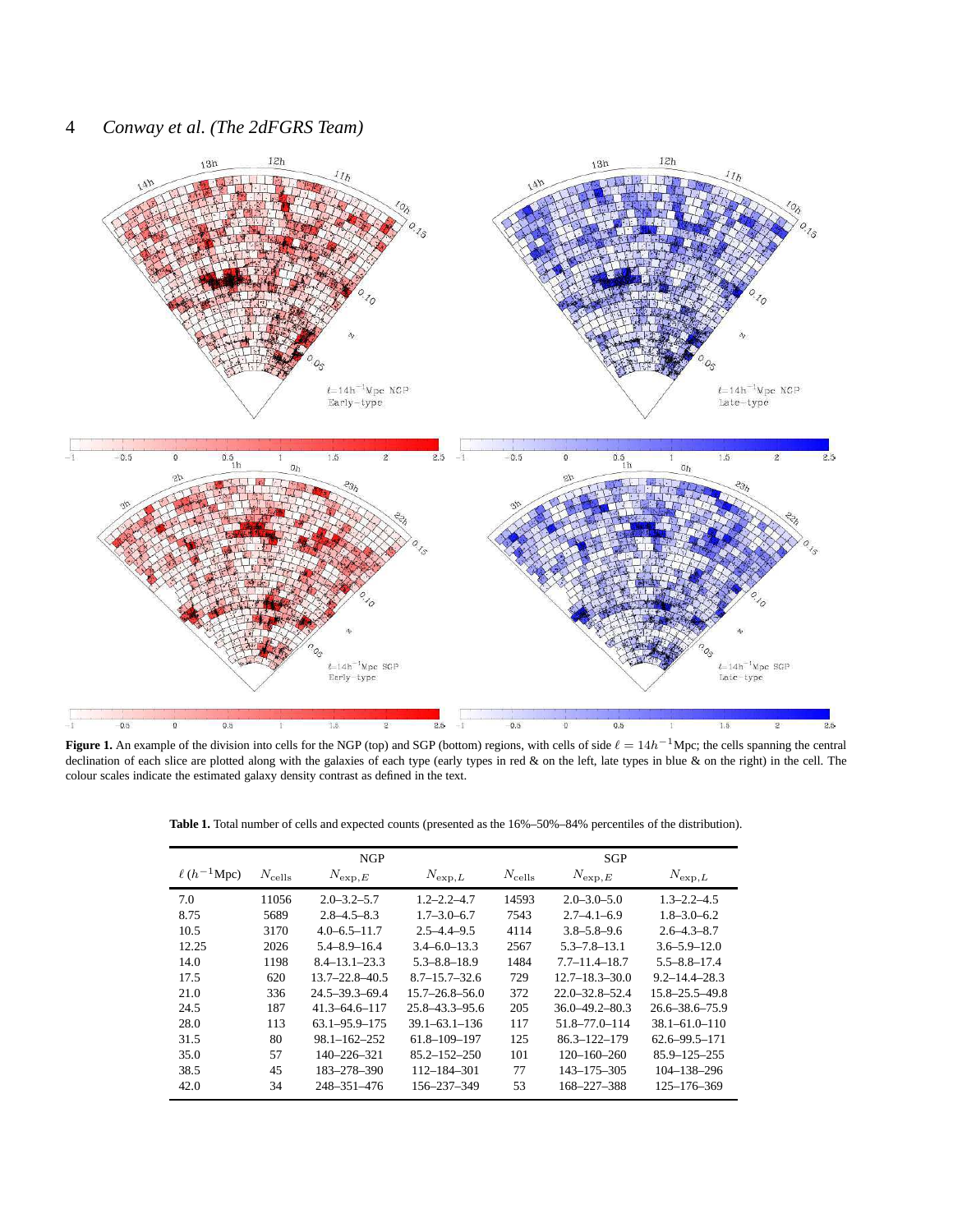$$
\langle c_z(\boldsymbol{\theta},b_{\rm J})\rangle=c_z(\boldsymbol{\theta}),\qquad \qquad (4)
$$

where the average is over all apparent magnitudes,  $b_J$ .

Unfortunately, the  $\mu(\theta)$  mask is undefined for  $\eta$ -typed galaxies. To generate such a mask one would need to assume a form for the number counts as a function of  $\eta$ , as well as making an assumption for the variation of completeness with limiting redshift,  $z_{\text{max}}$ , since the  $\eta$ -parameter is only defined for  $z \leq 0.15$ . Given the large number of assumptions which would be necessary we have not included a correction for the effect of apparent magnitude on completeness in this study; the effect is in any case a small one, particularly in a flux limited catalogue.

Once we have a knowledge of the selection function we can define the expected number of galaxies in each cell  $i$  by

$$
N_{\exp,i} = \int_{V_i} dV_i \, \phi(z, \theta) \tag{5}
$$

Where the integral is over the volume of the cell  $i$ .

We use expected counts in cells  $(N_{E, \exp,i}$  and  $N_{L, \exp,i}$  for early and late types respectively), which we obtain by integrating the  $\eta$ -type dependent luminosity functions of [Madgwick et al.](#page-18-0) [\(2002](#page-18-0)) using the average magnitude limit over the surface of each cell, (Colless et al. 2001; Colless et al. 2003) and corrected for  $c_z(\theta)$  as described above. We reject from the analysis cells for which the average completeness over the cell is less than 70%. We also renormalize the expected counts to ensure that  $\langle N/N_{\rm exp} \rangle = 1$ in order to correct for possible errors in the normalization of the luminosity functions. We find that this choice of renormalization gave the most stable results although the exclusion of empty cells from the renormalization step was necessary to ensure stability (see Section [4.2\)](#page-9-0). In practice the details of this renormalization step do not significantly affect the best fitting parameters for the variance or relative bias, but they do change the KS test probabilities for our models.

This approach to dealing with the selection function for subsets of the data, such as the division into early and late-type galaxies, is vulnerable to systematic errors in the selection function. An example of such an effect would be a surface-brightness term in the selection function for  $\eta$ -typed galaxies, which one would expect would affect early- and late-type galaxies differently. Any systematic error in calculating the expected number of counts in cells for the early- or late-type galaxies will bias results for the nonlinearity and stochasticity of the bias function. Such an effect was noted in Blanton (2000), who found that his results were sensitive to excluding the low redshift part of his sample. Madgwick et al. (2002) detect a large overabundance of spectral types 3 and 4 beyond  $z = 0.11$ , relative to the predicted  $n(z)$  based on the luminosity functions for these spectral types. Although such an observation could be due to aperture effects, a more plausible explanation is the presence of evolution for these spectral type bins. In principle, such evolution could be modelled in our analysis, and we could derive accurate  $N_{\rm exp}$  for all late-type galaxies. If there is evolution in these spectral types however, we may expect that the relative bias could also be evolving over the redshifts used in this analysis. For this reason we have used only  $\eta$ -types 1 & 2 in the analysis.

Fig. [1](#page-3-0) shows the division into cells for  $\ell = 14h^{-1}$  Mpc. The galaxies in each cell of the respective spectral type are shown overlaid on a colour scale indicating the estimated galaxy density contrast in that cell. The intermediate density contrasts are much less prevalent in the early-type density field, implying that the contrast between clusters and voids is increased, as one would expect. Table [1](#page-3-1) shows the number of cells in each cell division together with the median and 16% and 84% percentiles of the distribution of expected counts.

Wild et al. (2004) have also analysed colour selected volume limited samples from the 2dFGRS. Unfortunately, luminosity functions for different colour selections from the 2dFGRS have not yet been measured, and so we cannot define the selection functions required to carry out our analyses on colour selected magnitude limited samples.

## <span id="page-4-0"></span>**3 THE VARIANCE OF THE COUNTS IN CELLS**

One of the most fundamental statistics accessible from the counts in cells is the variance of the counts. This is directly related to the galaxy autocorrelation function, being equal to the volume average of the correlation function once the contribution of discreteness noise is removed. In later sections we will fit a parametric model to the one-point distribution of the counts in cells as the first stage in a maximum likelihood approach to fitting for the relative bias; we would expect that an accurate model for the PDF will reproduce the variance of the counts as measured in this section. Furthermore, by comparing the variance between spectral types, we can obtain an estimate of the linear relative bias parameter.

## <span id="page-4-3"></span>**3.1 Predictions for the variance**

The real-space and redshift-space correlation functions for the full set of 2dFGRS galaxies have been accurately measured by Hawkins et al. (2003). We have used these results to obtain predictions for the variance of the counts in cells using a number of approaches outlined below.

If we assume that the real-space correlation function is well described by a power-law of the form

$$
\xi(r) = \left(\frac{r}{r_0}\right)^{-\gamma},
$$

then we can use the following form for the power spectrum expressed as the variance per  $\ln k$ :

<span id="page-4-1"></span>
$$
\Delta^{2}(k) = \frac{2}{\pi} (kr_0)^{\gamma} \Gamma(2-\gamma) \sin \frac{(2-\gamma)\pi}{2}.
$$
 (6)

For the case of Gaussian spheres of radius  $R<sub>G</sub>$ , the variance in spheres,  $\sigma^2$ , is equal to the value of  $\Delta^2(k)$  at

<span id="page-4-2"></span>
$$
k = \left[\frac{1}{2}\left(\frac{\gamma - 2}{2}\right)\right]^{1/\gamma} R_{\mathcal{G}}^{-1},\tag{7}
$$

but this is also a good approximation to the variance in cubical cells if we take  $R_G = \ell/\sqrt{12}$ , as described in Section [2.2.](#page-2-1)

More accurate predictions can be obtained by directly integrating the correlation function over a cubical volume of side  $\ell$  to calculate the variance in cells,

$$
\sigma^2 = \frac{1}{V^2} \int_V dV_1 \, dV_2 \, \xi(r). \tag{8}
$$

We have used this method to calculate predictions based on both the real-space and redshift-space correlation functions of Hawkins et al. (2003). The variance obtained from a volume average of the best-fitting power-law form for the real-space correlation function (Hawkins et al. 2003) is almost identical to that using the scaling relation (Eqs. [6](#page-4-1) & [7\)](#page-4-2) as one might expect. We would not expect our measured variances to match the real-space predictions as we have not made any corrections for redshift-space distortions. The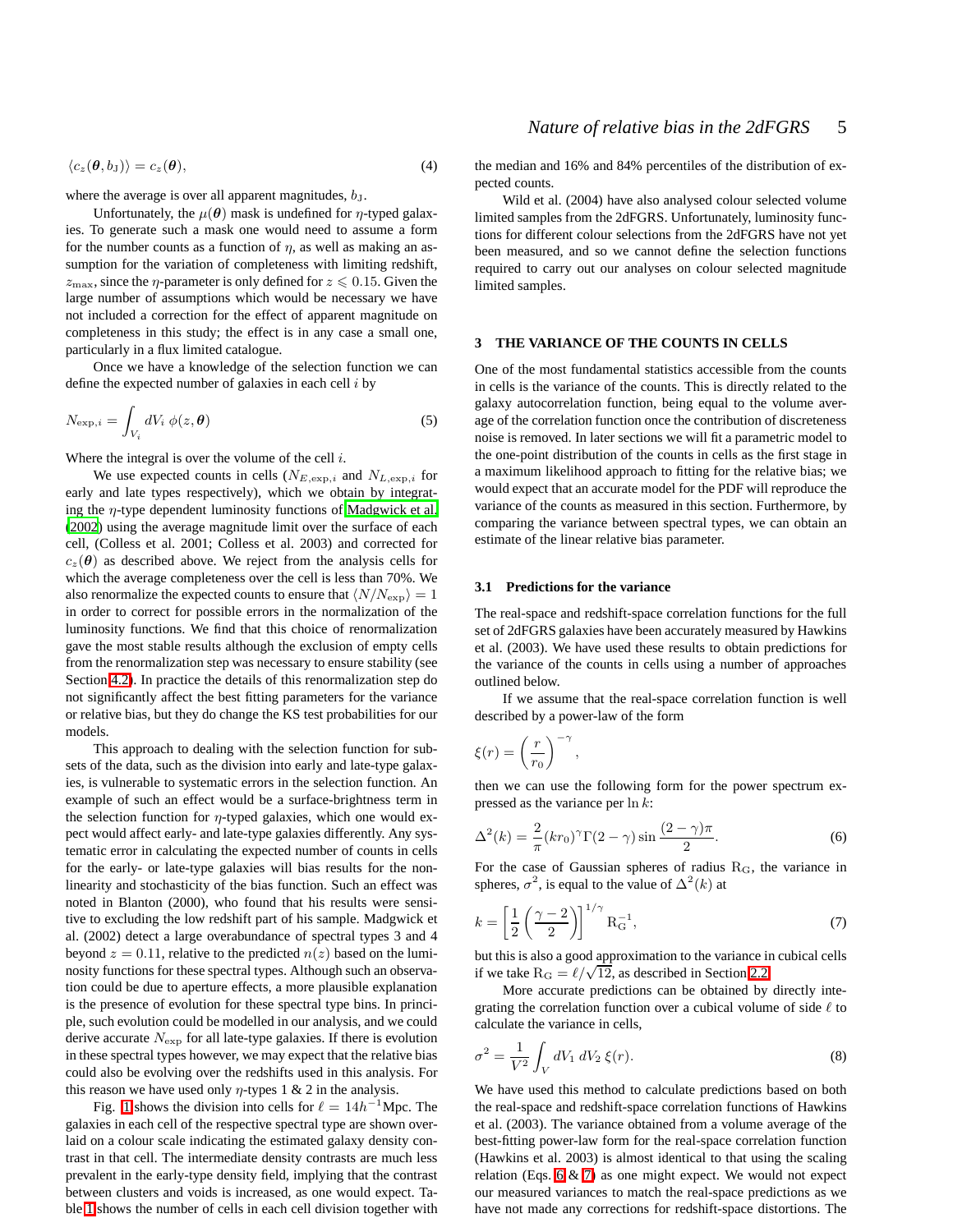variances predicted using the redshift-space  $\xi(s)$  from Hawkins et al. (2003) are significantly higher. We have calculated redshiftspace variance estimates using both a power-law approximation for  $\xi(s)$  and a direct interpolation from the data of Hawkins et al. (2003), since  $\xi(s)$  is not well approximated by a power law. The estimated variance from the interpolated  $\xi(s)$  data (solid lines in Figs [2,](#page-6-1) [4](#page-7-0) & [7\)](#page-10-0) is likely to give the most accurate prediction for the variance of the counts in cells for the combination of spectral types 1 & 2.

## **3.2 Measuring the variance from the counts in cells**

A maximum-likelihood technique for calculating the variance of counts in cells is presented by [Efstathiou et al. \(1990](#page-18-3)). In each redshift shell in our cell division we can compute the statistic

<span id="page-5-0"></span>
$$
S = \frac{1}{M-1} \sum_{i} (N_i - \bar{N})^2 - \bar{N},
$$
\n(9)

where the sum extends over the M cells in the shell, and  $\overline{N}$  is the mean cell count;  $N_i$  are the observed counts in cell i. Note that this technique is based only on the measured counts in cells and does not use the expected counts,  $N_{\text{exp}}$ , calculated in Section [2.2.](#page-2-1) The expectation value for  $S$  is

$$
\langle S \rangle = n^2 V^2 \sigma^2 = \bar{N}^2 \sigma^2,\tag{10}
$$

where  $n$  is the mean number density and  $V$  is the volume of the cells. The variance of  $S$  for the case where the underlying density fluctuations are Gaussian is given by

<span id="page-5-1"></span>
$$
Var(S) = \frac{2n^2V^2(1+\sigma^2) + 4n^3V^3\sigma^2 + 2n^4V^4\sigma^4}{M}.
$$
 (11)

Clearly this variance will be underestimated since we have made two key assumptions which are not strictly correct; namely that the underlying fluctuations are Gaussian and that the cells are independent. The effect of correlations between cells was addressed by Broadhurst, Taylor & Peacock (1995). They show that for all but adjacent cells the covariance in the cell counts will be negligible and, within the accuracy to which  $\sigma^2$  can be calculated, the error in treating even adjacent cells as independent is unimportant. A far more serious concern is with the assumption of Gaussian fluctuations; even on the relatively large scales of this analysis this assumption is far from valid. By using the variance estimator of Eq. [9](#page-5-0) on Monte-Carlo realizations of lognormal fields we find that the variance of  $S$  is many times larger than expected from Eq. [11.](#page-5-1)

This method must be modified to deal with completeness variations in the 2dFGRS, as quantified by the survey mask. [Efstathiou et al. \(1990](#page-18-3)) gives the following modified estimator for S for the case where cells are incomplete due to the survey mask:

$$
S = A/B,
$$

<span id="page-5-2"></span>where

$$
A = \left(\frac{\ell^3}{M} \sum_i \frac{N_i}{V_i}\right)^2 \left[\sum_i \left(N_i - V_i \frac{n_1}{v_1}\right)^2 - n_1 \left(1 - \frac{v_2}{v_1^2}\right)\right]
$$
  

$$
B = \left(\frac{n_1}{v_1}\right)^2 \left[v_2 - 2\frac{v_3}{v_1} + \frac{v_2^2}{v_1^2}\right],
$$
 (12)

where for convenience we have used the quantities  $n_1, v_1, v_2, v_3$ , defined as:

$$
n_1 = \sum_i N_i, \ v_1 = \sum_i V_i, \ v_2 = \sum_i V_i^2, \ v_3 = \sum_i V_i^3, \quad (13)
$$

where  $V_i$  is the usable volume of cell i. This correction is only valid if only a small fraction of a cell is excluded by the mask, so for this test we reject all cells where the fraction of the cell of low completeness  $(< 70\%)$  is less than 30%. We also upweight the counts in cells to compensate for incompleteness, based on the survey mask.

For each shell,  $j$ , we define a likelihood,

<span id="page-5-3"></span>
$$
L_j(\sigma) = \frac{1}{\sqrt{2\pi \text{Var}(S_j)}} \exp\left[\frac{-(S_j - n_j^2 V^2 \sigma^2)^2}{2\text{Var}(S_j)}\right],\tag{14}
$$

which is calculated using Eq. [12](#page-5-2) as an estimator for  $n_j^2 V^2 \sigma^2$ . We then minimise with respect to  $\sigma$  the quantity

<span id="page-5-4"></span>
$$
\mathcal{L} \equiv -2 \sum_{j} \ln L_{j},\tag{15}
$$

where the sum is over all shells. Note that this differs by a factor 2 compared to  $\mathcal L$  defined by Wild et al.

As we discussed above the variance on the estimator,  $Var(S)$ , is in fact badly underestimated by Eq. [11](#page-5-1) for realistic non-Gaussian density fluctuations. Although in practice the procedure adopted by [Efstathiou et al. \(1990](#page-18-3)) of deriving errors in  $\sigma$  from the likelihood function will not underestimate errors as dramatically as this, since the variation between shells will contribute to the error estimate for  $\sigma$ , we have instead used Monte-Carlo realizations of lognormal fields at the appropriate variance to derive more realistic error bars. Even though these errors are model dependent, the density fluctuations are much more closely approximated by a lognormal model than the Gaussian assumption of Eq. [11.](#page-5-1)

## *3.2.1 Cell variances and estimation bias*

The variances of the counts in cells calculated using the maximum likelihood approach are shown in Fig. [2.](#page-6-1) Since we have upweighted the counts in cells to compensate for completeness effects we should exclude cells with zero counts from the analysis. This inevitably leads to an underestimated variance, particularly on small scales where the empty cells become significant ( $\ell \lesssim 15h^{-1}$ Mpc; grey points in Fig. [2\)](#page-6-1). Below this scale we have nevertheless calculated the variance considering empty cells as being genuinely empty (black points in Fig. [2\)](#page-6-1). The difference between these two sets of points provides a means of estimating the magnitude of any bias introduced by excluding empty cells which will be relevant in the following section.

The variances of the counts in cells for all  $\eta$ -typed galaxies seem to be consistent with the predicted variances from the realspace correlation function,  $\xi(r)$ , which is an interesting result since the calculation is carried out in redshift space, with no corrections for redshift-space distortions. This is due to an estimation bias leading to an underestimate of the true redshift-space variance in cells; the fact that this results in a variance consistent with the real-space variance would appear to be a coincidence.

The estimation bias in question is a finite volume effect exactly equivalent to the integral constraint, and is discussed in detail in Hui & Gaztañaga (1999). It becomes relevant here because we are using radial shells which have a rather small volume because of the geometry of the 2dFGRS slabs. Hence the individual shell contributions,  $S_i$  in Eq. [14,](#page-5-3) can be significantly biased.

Hui & Gaztañaga give a useful analytical approximation for the magnitude of the integral constraint bias in the variance. We express the expected value of our variance estimator as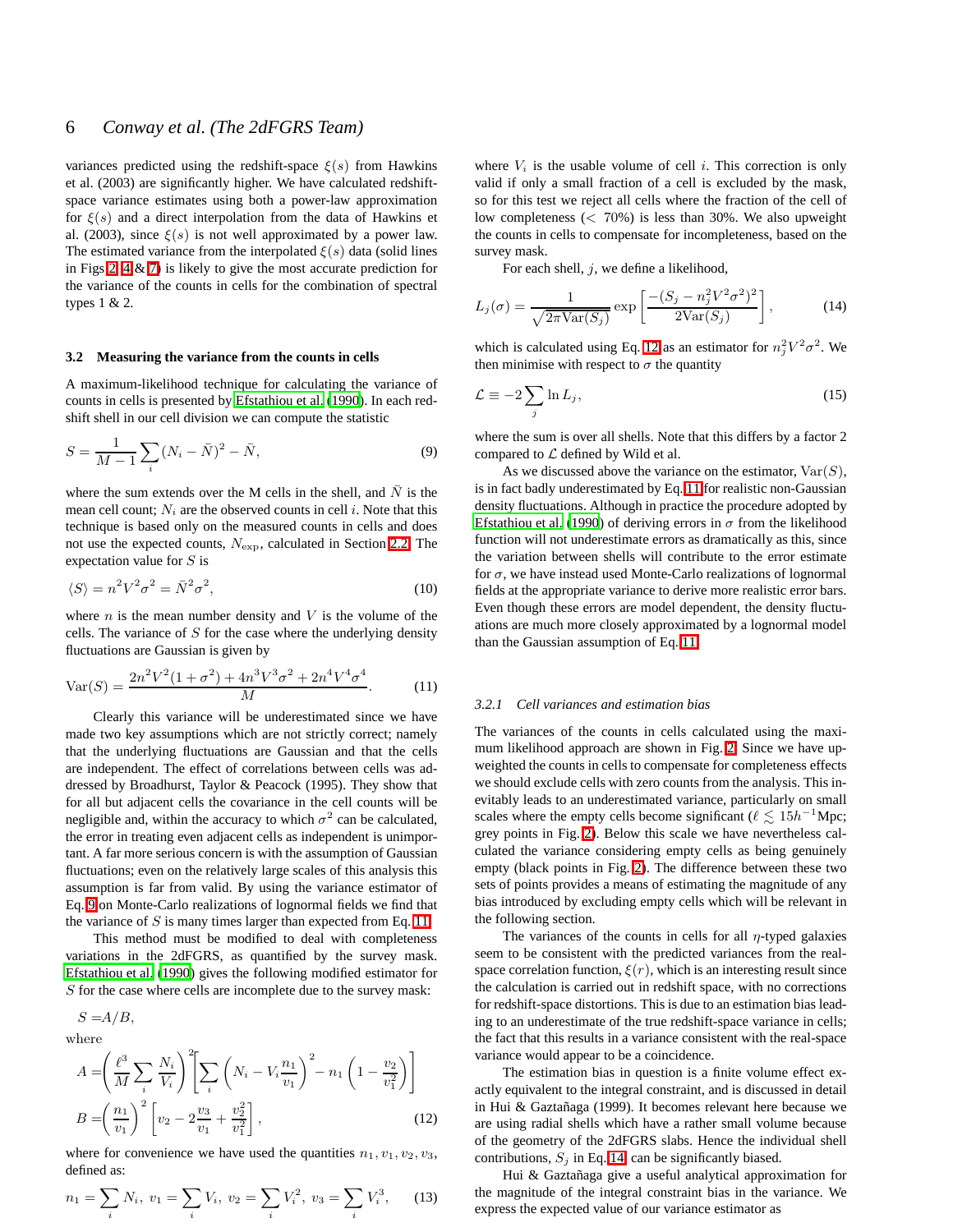

<span id="page-6-1"></span>**Figure 2.**  $\sigma$  as a function of cell size,  $\ell$ , as measured by the maximum likelihood technique of Efstathiou et al. (1990). Filled symbols are for the NGP region, open symbols are SGP. The results shown are fits to the early-type galaxies (squares), late types (triangles), and to both types combined (circles). Predicted values are overlaid, calculated using a power-law form for  $\Delta^2(k)$  (Eq. [6;](#page-4-1) dotted line); from the integral over the power-law fit to  $\xi(r)$  (dash-dot line), from the integral over the power-law fit to the redshift-space correlation function,  $\xi(s)$  (dashed line), and from the integral over the interpolated data table for  $\xi(s)$ (solid line). (The points for the SGP are offset by a small amount for clarity). Points in grey are the measured values when empty cells are removed from the analysis; for  $\ell > 14h^{-1}$ Mpc this has no effect on the variance measurements. The error bars are derived from Monte-Carlo realizations of lognormal models as described in the text.

$$
\left\langle \hat{\sigma}^2 \right\rangle \equiv \sigma^2 \left( 1 + \frac{\Delta_{\sigma^2}}{\sigma^2} \right),\tag{16}
$$

where  $\Delta_{\sigma^2}/\sigma^2$  is the fractional bias in  $\sigma^2$ . The fractional bias can be approximated by the expression:

$$
\frac{\Delta_{\sigma^2}}{\sigma^2} = -\frac{\sigma_V^2}{\sigma^2} + (3 - 2c_{12})\sigma_V^2,\tag{17}
$$

where  $\sigma_V^2$  is the two-point correlation function averaged over the whole volume in question, which in this case is the volume of a shell, and  $c_{12}$  is a coefficient derived from the hierarchical relation:

$$
\left\langle \delta_i^m \delta_j^{m'} \right\rangle_c = c_{mm'} \bar{\xi}_2^{m+m'-2} \xi_2(i,j),\tag{18}
$$

where  $\left\langle \delta_{i}^{m}\delta_{j}^{m'}\right\rangle$ is the connected cosmic  $m + m'$ -point function, neglecting Poisson terms, with at most two differing indices. We have used the perturbative value for  $c_{12}$  from Bernardeau (1994):

$$
c_{12} = 68/21 + \gamma/3. \tag{19}
$$

Using this approximation we can correct the  $S_j$  and  $\text{Var}(S_j)$ in Eq. [14](#page-5-3) to obtain a bias-corrected estimate for  $\sigma$ . In Fig. [3](#page-7-1) we show an example of the estimated variances in shells for both the original Efstathiou estimator (Eq. [12;](#page-5-2) grey points and horizontal lines) and the bias-corrected version (black points and horizontal lines), for a single scale  $\ell = 14h^{-1}$  Mpc. The correction for integral constraint bias shifts the maximum-likelihood variance estimator such that our results for the variance of the counts in cells for all  $\eta$ -typed galaxies are now consistent with the predicted values from the redshift-space correlation function as shown in Fig. [4.](#page-7-0) The bias correction also increases the errors on the individual shell variance measurements.

The effect of large-scale structure can clearly be seen in Fig. [3;](#page-7-1) in particular the noticeable spike around  $r = 250h^{-1}$ Mpc corresponds to the prominent group of large clusters in the NGP region at around  $z = 0.09$ . This is the NGP 'hotspot' observed by Baugh et al. (2004). Removing the shells around this value of  $r$  does not alter our results appreciably relative to the magnitude of the estimated errors.

## <span id="page-6-0"></span>**4 ONE-POINT DISTRIBUTION FUNCTIONS**

Given a model for the one-point density distribution function, we can model the one-point distribution of galaxy counts as being equivalent to a convolution of the density field with Poisson fluctuations of intensity  $\lambda = N_{\rm exp}(1+\delta)$ , i.e.

<span id="page-6-2"></span>
$$
P(N) = \int d\delta \frac{N_{\text{exp}}^{N}(1+\delta)^{N}}{N!} e^{-N_{\text{exp}}(1+\delta)} f(\delta)
$$
 (20)

We can then use Eq. [20](#page-6-2) as the basis for a maximum-likelihood method to determine the parameters of the best fit model for  $f(\delta)$ . A number of models have been proposed for  $f(\delta)$  including the lognormal distribution (Coles & Jones 1991), negative binomial model (Fry 1986; Carruthers 1991; Gaztañaga & Yokoyama 1993; Bouchet et al. 1993), Edgeworth expansion around the Gaussian distribution (Juszkiewicz et al. 1995) and Edgeworth expansion around the lognormal model – the skewed lognormal approximation of Colombi (1994). Ueda & Yokoyama (1996) consider fits of all of the above models to the counts in cells of a low density CDM N-body simulation. They find that the most satisfactory fit is given by the skewed lognormal model but unfortunately it is not positive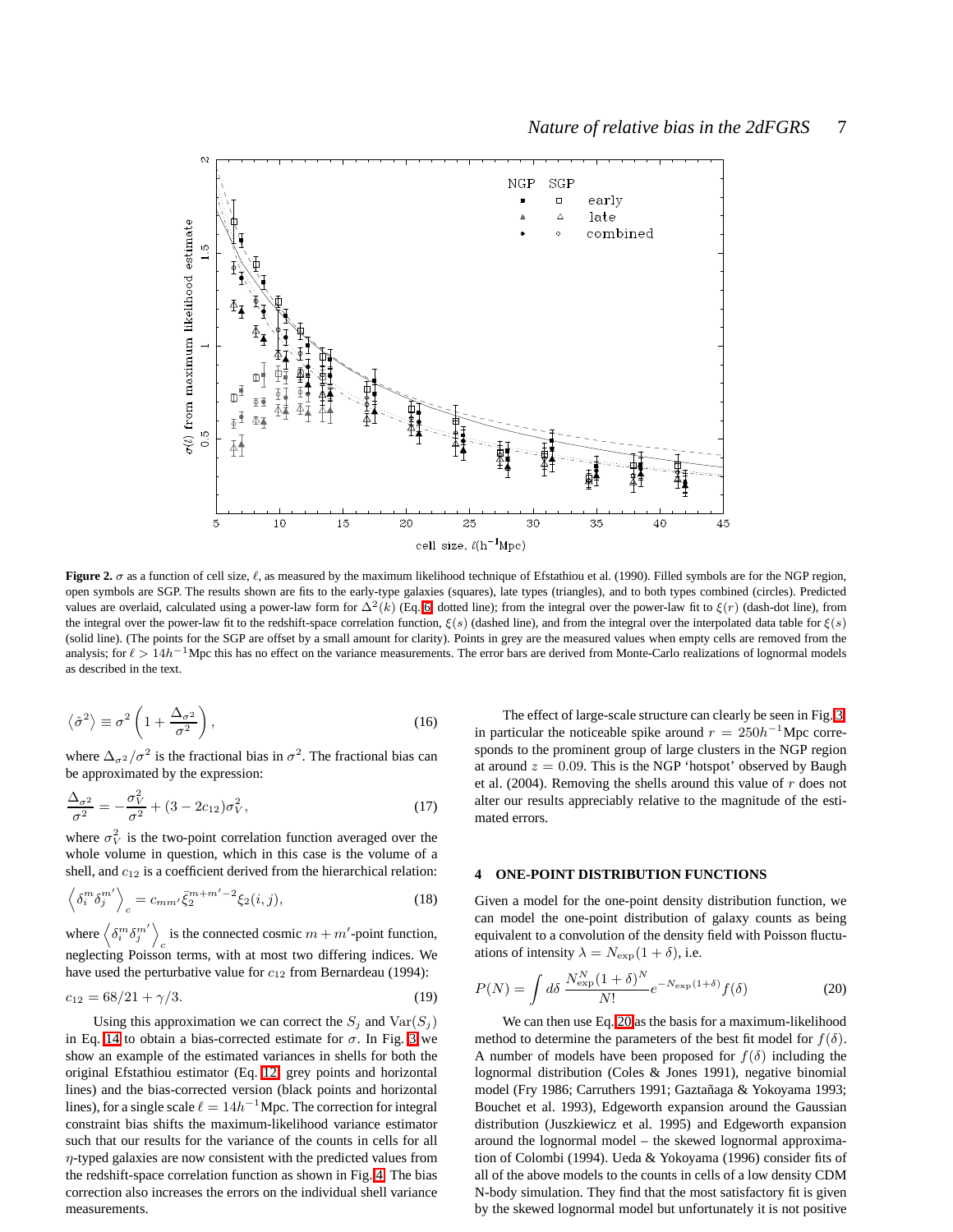

**Figure 4.** The same as Fig. [2](#page-6-1) but using the approximation of Hui & Gaztañaga to correct for the integral constraint bias

<span id="page-7-0"></span>

<span id="page-7-1"></span>**Figure 3.** An example of the estimated cell variance in shells compared to the maximum likelihood value and its associated  $1-\sigma$  error shown in the horizontal black solid and dashed lines. This example is for the  $\ell =$  $14h^{-1}$  Mpc cell division of all  $\eta$ -typed galaxies in the NGP region. The points in grey (offset for clarity) show the same plot before the effects of the integral constraint bias have been corrected for and the grey horizontal solid and dashed lines show the uncorrected maximum likelihood estimate with its associated 1- $\sigma$  error.

definite, making it unsuitable for the maximum likelihood fitting procedure outlined below. The lognormal model is a satisfactory fit to the data on most scales except for the highly non-linear regime; it is also the most mathematically convenient since the version given below is already normalized in the interval  $-1 \le \delta < \infty$  and ensures that  $\langle \delta \rangle = 0$ . In later sections we will use the best fit  $f(\delta)$ to determine the parameters for a number of models for the relative bias, following the example of [Blanton \(2000\)](#page-17-1).

## **4.1 Lognormal model fitting**

Provided that the model for  $f(\delta)$  that we choose is a reasonably accurate approximation, the actual choice of model should not affect the conclusions we infer for the relative bias. We therefore use exclusively the lognormal model, given in Eq. [21,](#page-7-2) where  $x = \ln(1+\delta) + \sigma_{LN}^2/2,$ 

<span id="page-7-2"></span>
$$
f(\delta)d\delta = \frac{d\delta}{\sigma_{LN}\sqrt{2\pi}(1+\delta)}\exp\left(-\frac{x^2}{2\sigma_{LN}^2}\right).
$$
 (21)

It should be noted that we have here followed the notation of Coles & Jones (1991) in that  $\sigma_{LN}^2$  is the variance of the Gaussian model from which the lognormal is derived by transformation – note that Wild et al. (in preparation) use  $\omega^2$  for the same parameter. The variance for the lognormal model is given by

$$
\langle \delta^2 \rangle = \exp(\sigma_{\text{LN}}^2) - 1. \tag{22}
$$

To ensure that the results of this section can be easily compared to those measuring the variance in the previous section we have used the above relation to transform our variances from  $\sigma_{LN}$  to  $\sigma(\ell) \equiv \sqrt{\langle \delta^2 \rangle}.$ 

Using this model, we define a likelihood for each cell  $i$ , as

$$
L_i \equiv P(N_i | \sigma_{LN}),
$$

in which the probability of observing  $N_i$  galaxies in cell i is de-termined by Eq. [20.](#page-6-2) We then find  $\sigma_{LN}$  for the best fit lognormal model by minimizing with respect to  $\sigma_{LN}$  the quantity

<span id="page-7-3"></span>
$$
\mathcal{L} \equiv -2 \sum_{i} \ln L_{i},\tag{23}
$$

where the sum is over all cells, as defined previously in Eq. [15.](#page-5-4) Again, this differs by a factor 2 compared to  $\mathcal L$  defined by Wild et al.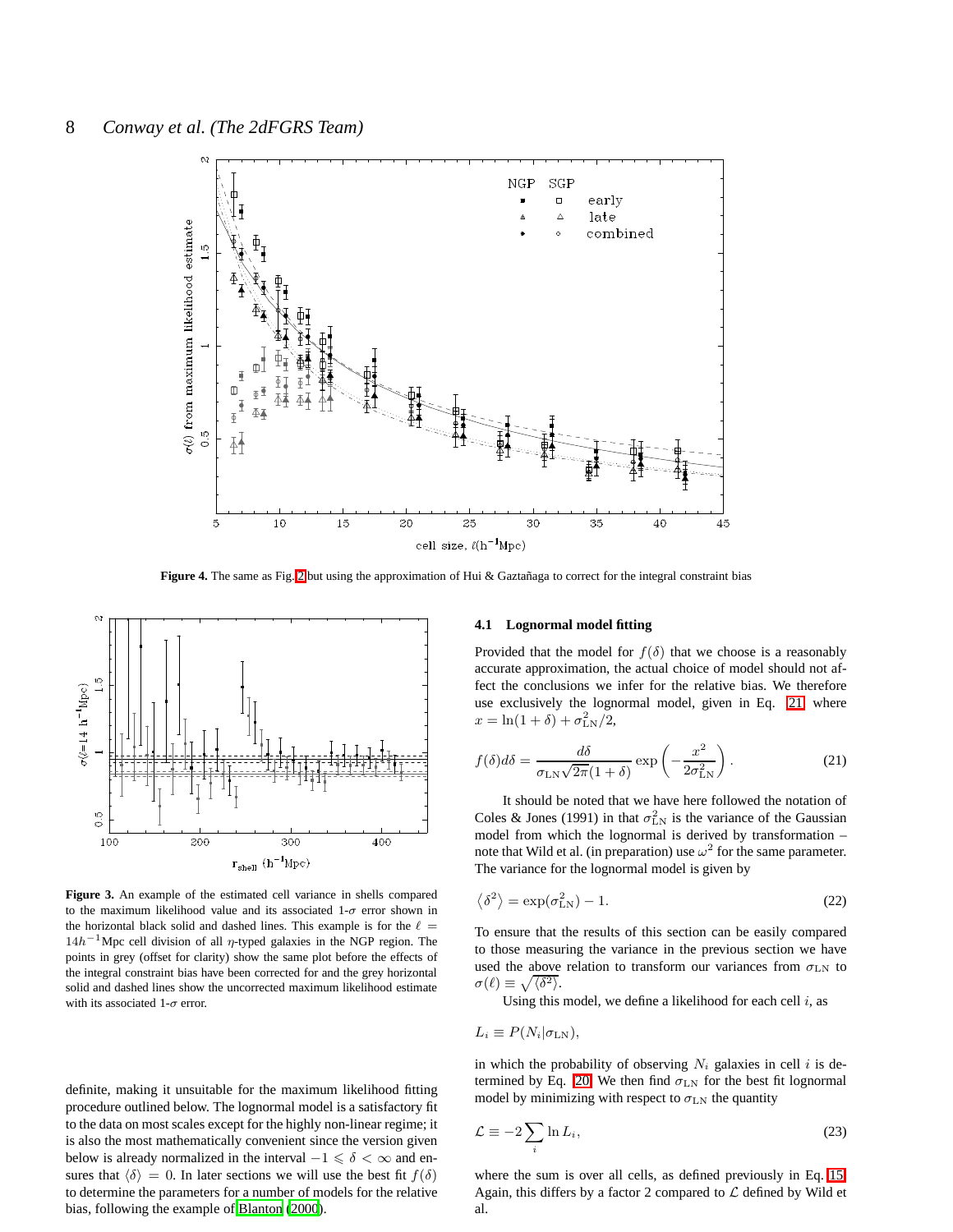<span id="page-8-1"></span>**Table 2.** Best-fitting lognormal model parameters and KS-test probabilities for the lognormal model fit. The parameters for low  $\ell$  cell divisions are derived from the data excluding empty cells and corrected for the resultant bias as described in the text.

| $\ell(h^{-1}\text{Mpc})$ | $\sigma$ LN,E | $P_{\rm KS}$ | $\sigma_{\mathrm{LN},L}$ | $P_{\rm KS}$ | $\sigma_{LN,all}$ | $P_{\rm KS}$ |
|--------------------------|---------------|--------------|--------------------------|--------------|-------------------|--------------|
| 7.0                      | 1.20          | $6e-14$      | 1.05                     | $7e-55$      | 1.12              | $2e-99$      |
| 8.75                     | 1.12          | 0.001        | 0.94                     | $3e-18$      | 1.03              | 4e-47        |
| 10.5                     | 1.05          | 0.229        | 0.88                     | 0.002        | 0.97              | $5e-15$      |
| 12.2                     | 0.99          | 0.268        | 0.81                     | 0.134        | 0.90              | 0.001        |
| 14.0                     | 0.95          | 0.105        | 0.77                     | 0.183        | 0.87              | 0.015        |
| 17.5                     | 0.84          | 0.292        | 0.67                     | 0.442        | 0.77              | 0.212        |
| 21.0                     | 0.78          | 0.670        | 0.61                     | 0.193        | 0.70              | 0.332        |
| 24.5                     | 0.68          | 0.291        | 0.53                     | 0.710        | 0.61              | 0.414        |
| 28.0                     | 0.59          | 0.992        | 0.45                     | 0.695        | 0.53              | 0.987        |
| 31.5                     | 0.57          | 0.829        | 0.44                     | 0.988        | 0.51              | 0.962        |
| 35.0                     | 0.53          | 0.553        | 0.41                     | 0.625        | 0.48              | 0.817        |
| 38.5                     | 0.48          | 0.195        | 0.39                     | 0.308        | 0.44              | 0.965        |
| 42.0                     | 0.42          | 0.850        | 0.32                     | 0.925        | 0.37              | 0.825        |



<span id="page-8-0"></span>**Figure 5.** The one-point distribution function for counts in cells of all galaxies with  $\eta$  type for the SGP region over a range of cell sizes, from left–right and top–bottom,  $\ell = 14, 17.5, 21, 24.5, 28, 31.5, 35, 38.5, 42h^{-1}$ Mpc. The average of a large number of realizations of the best-fitting lognormal models, convolved with the same  $N_{\exp,i}$  as the data, are also shown, together with their 1- $\sigma$  spread. (Note that the y axis changes between plots in this figure).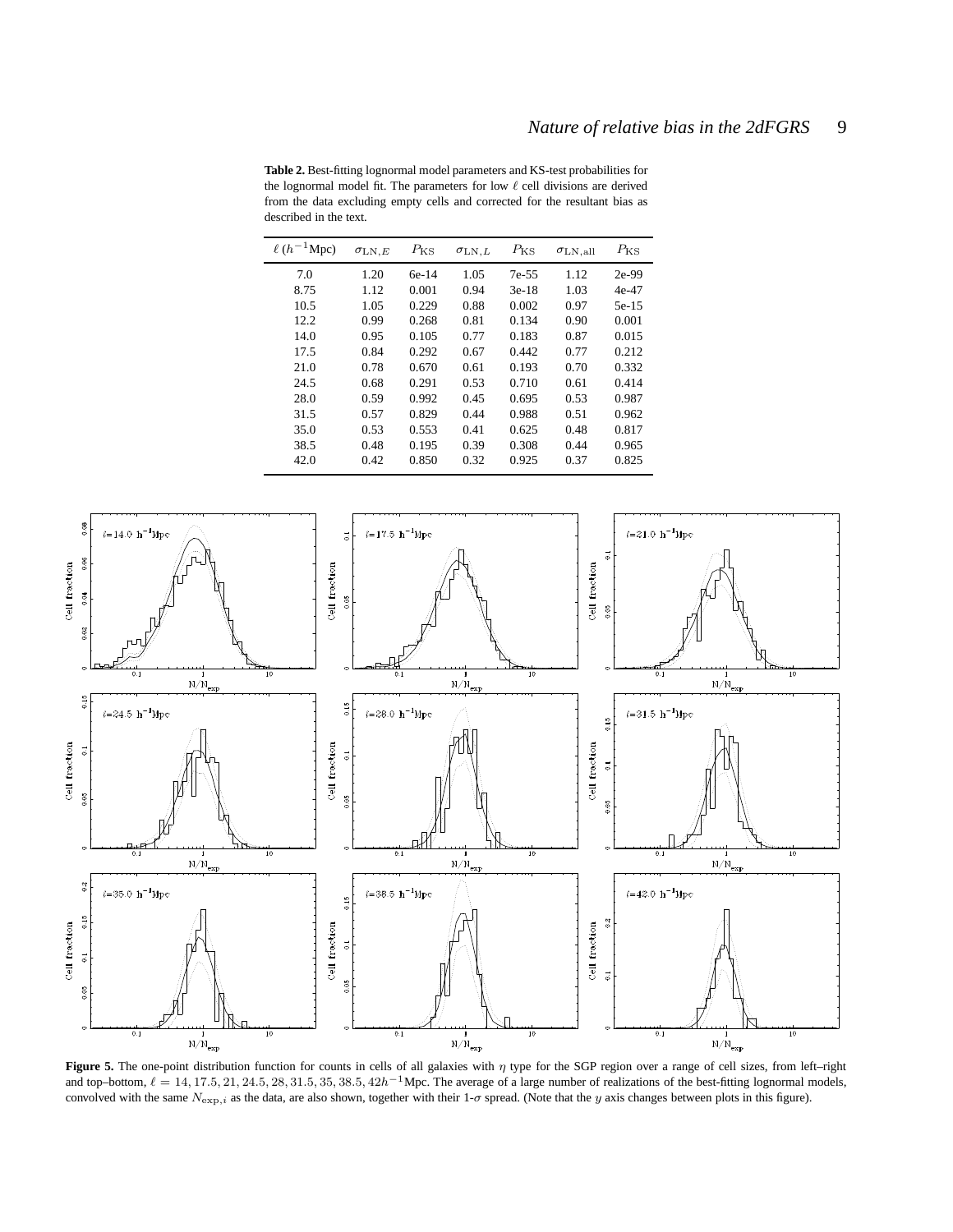<span id="page-9-1"></span>**Table 3.** Number of empty cells in full survey data compared to the 10% & 90% percentiles of the empty cells in lognormal models matching the measured variances in cells. The rightmost column shows the number of empty cells when the Hubble Volume mock catalogues are analysed in the same way.

|                   | early-type galaxies |             | late-type galaxies |              | all $\eta$ -typed |            | HV mocks                        |
|-------------------|---------------------|-------------|--------------------|--------------|-------------------|------------|---------------------------------|
| $\ell(h^{-1}Mpc)$ | $N_{\rm{empty}}$    | Models      | $N_{\rm{empty}}$   | Models       | $N_{\rm empty}$   | Models     | $\langle N_{\rm empty} \rangle$ |
| 7.0               | 14103               | 7482-7670   | 13495              | 8050-8237    | 10527             | 4243-4406  | 8029                            |
| 8.75              | 5238                | 2633-2743   | 4757               | 2803-2909    | 3405              | 1276-1355  | 2063                            |
| 10.5              | 1863                | 884-961     | 1590               | $962 - 1040$ | 1005              | 354 405    | 478                             |
| 12.2              | 709                 | $321 - 370$ | 601                | 339-387      | 333               | $99 - 128$ | 109                             |
| 14.0              | 211                 | $89 - 114$  | 163                | 88-113       | 83                | $19 - 31$  | 17                              |

#### <span id="page-9-0"></span>**4.2 Lognormal model variances and empty cells**

We have fitted lognormal models for the one-point density distribution to both the early- and late-type galaxy populations, and to the whole sample. Examples of the actual one-point distributions for a cell size of  $\ell = 17.5h^{-1}$ Mpc for early and late types, as well as for the full data set (all galaxies with  $\eta$  type) are shown in Fig. [6,](#page-10-1) and one-point distributions as a function of cell size  $\ell$  for the SGP region are shown in Fig. [5.](#page-8-0) Fitting models to all cells including empty cells results in variances, particularly on small scales, which are many sigma above both the variance predicted from  $\xi(s)$  and the measurements of the variance in cells of Section [3.](#page-4-0) For example, the best-fitting lognormal model for  $\ell = 10.5h^{-1}$ Mpc gives a variance in early types of  $\sigma_E \sim 1.9$ , whereas our previous measurements give  $\sigma_E \sim 1.1$ . This discrepancy comes from the difficulty that the models have in reproducing the observed number of empty cells.

Some insight into why empty cells have such a dramatic effect can be gained by examining the number of empty cells in the data on scales where they become significant ( $\ell \lesssim 15h^{-1}$ Mpc). Table [3](#page-9-1) shows the number of empty cells in the full survey data for each type and for all  $\eta$ -typed galaxies, along with the 10% and 90% percentiles of the distribution of empty cells in a large number of Monte Carlo realizations of lognormal models with variances matching our previous measurements of the variance in cells. A Poisson-sampled lognormal model with a realistic variance cannot explain the number of empty cells in the data; the large excess of empty cells will increase the variance of the best-fitting lognormal model. Table [3](#page-9-1) also shows the number of empty cells which are found when we analyse the hubble volume mock catalogues appropriately sampled to match the survey data (Cole et al. 1998; Norberg et al. 2002b) using the same method. The number of empty cells in the real and mock data on small scales exceeds the number predicted by the lognormal model, which suggests that the lognormal model is not a good fit to the actual density distribution function. In the real data this discrepancy is more pronounced and extends to smaller scales. This is related to the void probability function, as discussed in Croton et al. (2004a).

A simple solution to this problem is to fit lognormal models to the counts in cells excluding empty cells. Clearly this will cause variance estimates to be biased on scales where empty cells are significant ( $\ell \lesssim 15h^{-1}$ Mpc). We have estimated the magnitude of this bias both by measuring the effect of excluding empty cells from Monte-Carlo realizations of lognormal models, and by considering the bias introduced into the variance measurements on small scales of Section [3](#page-4-0) when we excluded empty cells; both methods give similar results.

The values of  $\sigma$  from the lognormal fits to the early- and late-

type subsets, as well as the full catalogue, are shown in Fig. [7.](#page-10-0) The black points show the measurements excluding empty cells and corrected for the bias; points in grey for small  $\ell$  show the original measurements illustrating the bias introduced by excluding empty cells in a similar manner to Fig. [2.](#page-6-1) Since the likelihood function is well approximated by a  $\chi^2$  distribution with one degree of freedom we have derived 1– $\sigma$  errors by considering the values for  $\sigma_{LN}$  at which  $\mathcal{L} = \mathcal{L}_{\text{min}} + 1$ . We have also obtained Monte Carlo estimates of the errors by using the procedure outlined above to fit a large number of models generated by randomly drawing the galaxy density contrast,  $\delta$ , from a lognormal distribution with the best fit value of  $\sigma$ and then generating model counts from a Poisson distribution with intensity  $\lambda = (1+\delta)N_{\text{exp}}$ , using the same expected counts in cells as were calculated for the data. The magnitudes of errors using both methods are identical.

As another measure of the goodness of fit for these models we show in Table [2](#page-8-1) probabilities obtained by the application of a Kolmogorov–Smirnov (KS) test to the distribution of  $N/N_{\rm exp}$ . The KS test is not ideal for a number of reasons; it is rather insensitive to variation in the tails of distributions, which is where we would expect the lognormal model will have the most difficulty in matching the data. Strictly speaking the estimate of  $P_{\text{KS}}$  which we use here is no longer valid once the data has been used to fix any free parameters of the model, although any effects should be small since the number of data points we use is very much larger than the number of free parameters.

The KS test probabilities indicate that the lognormal model is an acceptable fit to the data on large scales for both early and late types, as well as for all galaxies. None of the values for  $P_{\text{KS}}$  for  $\ell \geq 17.5h^{-1}$  Mpc are sufficiently low to exclude the model at a high level of confidence. In general the early-type distribution is well fit by lognormal models to smaller scales than the distribution of late types or the combined galaxy distribution. On scales smaller than  $\ell = 10.5h^{-1}$  Mpc a lognormal model is not a satisfactory fit to any of the distributions. We expect, based on the findings of Ueda & Yokoyama (1996), that the lognormal model will not adequately describe the data in the non-linear regime. Our results are consistent with this expectation since the variance is significantly higher than unity on the scales at which the lognormal model becomes unsatisfactory.

Although the values of  $\sigma$  for all  $\eta$  shown in Fig. [7](#page-10-0) are broadly consistent with the cell variance derived from  $\xi(s)$  in Section [3.1,](#page-4-3) there is a systematic trend for the fitted values of  $\sigma(\ell)$  to be higher than predicted. The magnitude of this effect is between 10–15%, as shown in the ratio plot of Fig. [8;](#page-10-2) this corresponds to around a 2- $\sigma$  effect. Maximum likelihood fits to lognormal models giving variances consistent with predictions are obtained with the intro-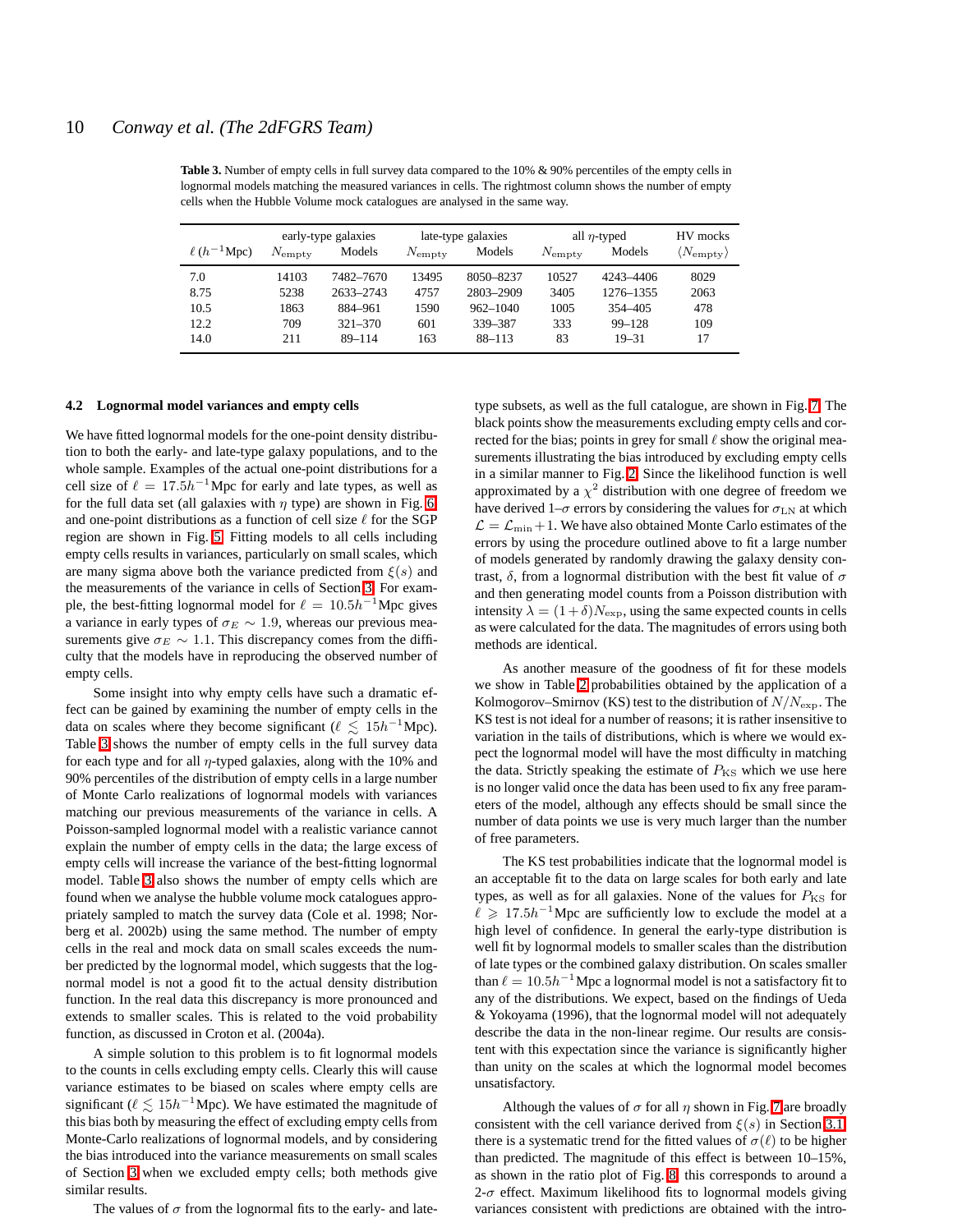

<span id="page-10-1"></span>**Figure 6.** An example of the one-point distribution function for counts in cells of size  $\ell = 17.5h^{-1}$ Mpc in the NGP region for early-type galaxies (top), late types (middle), and all galaxies with  $\eta$ -types (bottom). The average of a large number of realizations of the best-fitting lognormal models, convolved with the same  $N_{\text{exp,i}}$  as the data, are also shown, together with their 1- $\sigma$  spread. The higher variance of the early-type distribution is very clear.

duction of an additional weighting factor to the likelihood defined in Eq. [23:](#page-7-3)

$$
\mathcal{L}' = -2 \sum_{i} \frac{N_i}{N_{\text{exp},i}} \ln L_i.
$$
 (24)

The results of applying the above weighting factor are shown by the filled squares in Fig. [8.](#page-10-2) In effect this modified likelihood



<span id="page-10-0"></span>**Figure 7.**  $\sigma$  from the best fit lognormal model as a function of cell size,  $\ell$ . Filled symbols are for the NGP region, open symbols are SGP (offset as previously). The results shown are fits to the early-type galaxies (squares), late types (triangles), and to both types combined (circles). Predictions are overlaid as in Fig. [2.](#page-6-1) The results are based on Counts in Cells with empty cells removed from the analysis. The small scale results (for  $\ell \leq 14h^{-1}$  Mpc) are corrected for the bias resulting from excluding empty cells which causes the variance to be under-estimated, as illustrated by the grey points (see text).



<span id="page-10-2"></span>**Figure 8.** Ratio plot of  $\sigma(\ell)$  from the best fit lognormal model compared to the predicted value integrating  $\xi(s)$  over cells. The crosses show the unweighted maximum likelihood results for all galaxies with  $\eta$  types and NGP and SGP regions combined. Filled squares (offset) show the results when an additional weighting is applied to  $\mathcal{L}(\sigma_{LN})$  giving more weight to more overdense cells.

gives more weight to the most dense regions, and suggests that the lognormal model is more appropriate to describe the density distribution of high density regions. This would be consistent with our observation that in general the early type distribution is better fit by a lognormal model than the distribution of late types, since early types are more prevalent in dense regions. We have tested the weighting scheme on model data based on a lognormal model and verified that it does not underestimate  $\sigma$  in this case; the fact that a discrepancy such as this exists indicates that the lognormal model is not a completely satisfactory model for the one-point distribution functions. However, the KS test probabilities show that it is nevertheless an adequate prescription for our purposes, and indeed including the above weighting scheme does not alter our conclusions for the relative bias presented in the following section.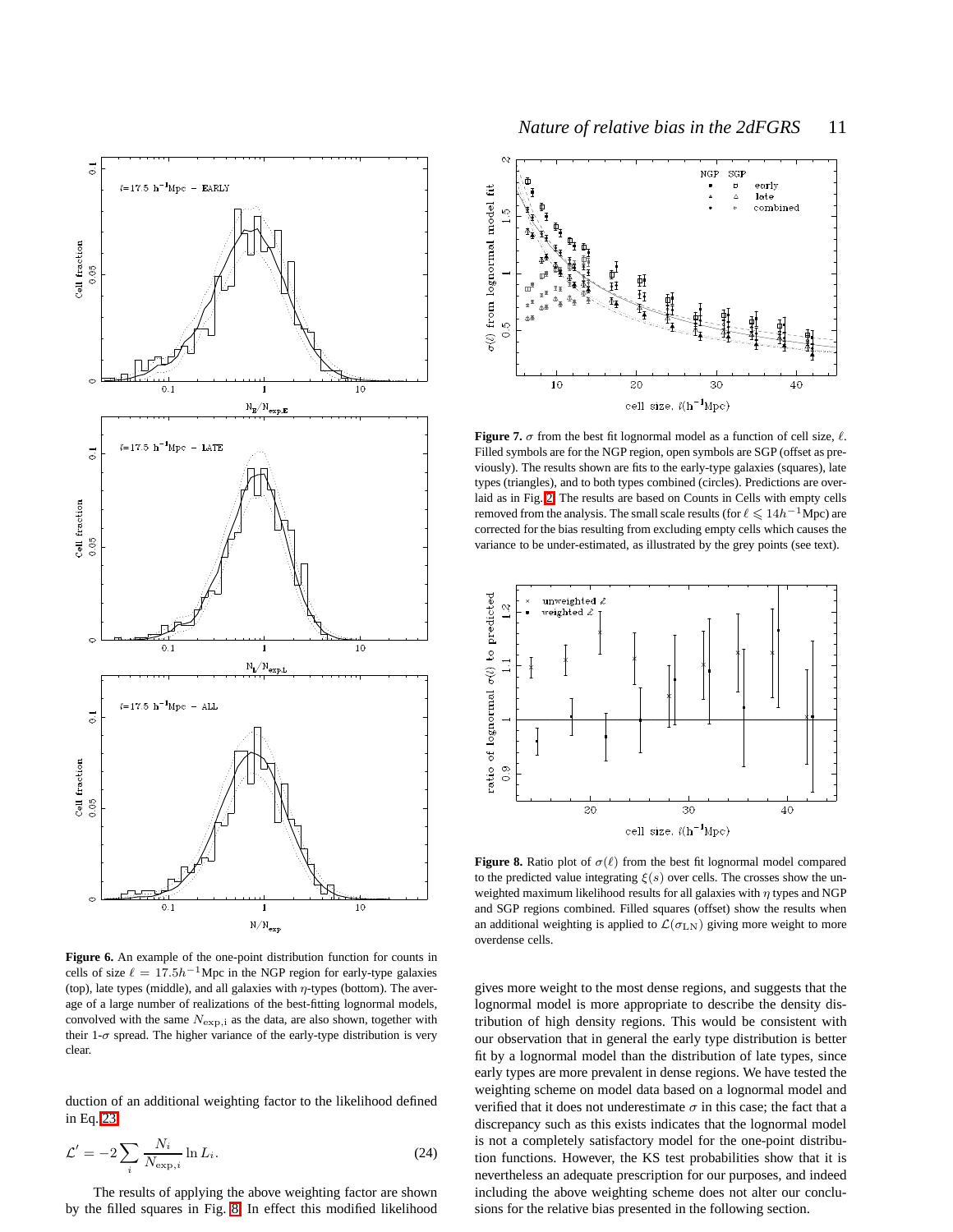## <span id="page-11-0"></span>**5 THE RELATIVE BIAS**

We are now in a position to consider the characteristics of the joint distribution of the counts in cells. We postulate a smoothed density contrast field for galaxies  $\delta_g$ , which can be related to the density field of dark matter,  $\delta$ , using the general biasing framework of Dekel & Lahav (1999)

<span id="page-11-1"></span>
$$
\delta_g = b(\delta)\delta + \epsilon,\tag{25}
$$

which in principle is able to deal with both nonlinearity and stochasticity. We further assume that a similar relationship holds independently for the separate spectral types; in other words we consider early and late types with their own separate smoothed density fields denoted by  $\delta_E$  and  $\delta_L$  respectively. Then we can specify the relative bias between the density fields analogously to Eq. [25:](#page-11-1)

$$
\delta_L = b(\delta_E)\delta_E + \epsilon. \tag{26}
$$

We have taken two approaches to quantifying the relative bias. Our first method considers an estimate of the galaxy density contrast for each spectral type in each cell,  $i$ , which we denote as

$$
g_{E,i} = N_{E,i}/N_{E,\exp,i},\tag{27}
$$

for the early-type galaxies, and analogously for late types.

Under the assumption that the density fields of both spectral types are related to the underlying dark matter field by a linear bias factor and that the only scatter is due to the Poissonian scatter caused by galaxy discreteness, we have for the early-type galaxies

<span id="page-11-4"></span>
$$
g_{E,i} = b_E \delta_i + \epsilon_{E,i},\tag{28}
$$

where  $\epsilon_{E,i}$  is the Poisson noise for the early types in cell i.  $g_{L,i}$  can be defined similarly. This is the basis for the null test described in Section [5.2.](#page-11-2)

<span id="page-11-5"></span>In the second approach we attempt to fit to the joint distribution of the underlying smoothed density fields,

$$
f(\delta_E, \delta_L) = f(\delta_L | \delta_E) f(\delta_E). \tag{29}
$$

We follow the example of Dekel & Lahav (1999) and adopt a general description for relative bias:

$$
b(\delta_E)\delta_E \equiv \langle \delta_L | \delta_E \rangle = \int d\delta_L f(\delta_L | \delta_E) \delta_L. \tag{30}
$$

The function  $b(\delta_E)$  is characterized by Dekel & Lahav (1999) by defining the following moments:

<span id="page-11-6"></span>
$$
\hat{b} \equiv \frac{\langle b(\delta_E)\delta_E^2 \rangle}{\sigma_E^2}, \qquad \tilde{b}^2 \equiv \frac{\langle b^2(\delta_E)\delta_E^2 \rangle}{\sigma_E^2},
$$
\n(31)

where  $\sigma_E \equiv \sqrt{\langle \delta_E^2 \rangle}$ , as we have used previously throughout this paper.

A random biasing field,  $\epsilon$ , is defined in our case as

$$
\epsilon \equiv \delta_L - \langle \delta_L | \delta_E \rangle \,, \tag{32}
$$

<span id="page-11-7"></span>and the average biasing scatter,  $\sigma_b$ ,

$$
\sigma_b^2 \equiv \frac{\langle \epsilon^2 \rangle}{\sigma_E^2}.
$$
\n(33)

These moments separate the effects of nonlinearity and stochasticity of the bias relation. Linear bias is often described by the ratio of variances of the density field. In fact this bias parameter,  $b_{\text{var}}$ , is a mixture of non-linear and stochastic effects and can be expressed in terms of the above moments as:

$$
b_{\text{var}}^2 = \tilde{b}^2 + \sigma_b^2, \quad \text{where } b_{\text{var}} = \sigma_L / \sigma_E. \tag{34}
$$



<span id="page-11-3"></span>**Figure 9.** The relative bias estimated from the ratio of  $\sigma_E/\sigma_L$  from the variance estimator of Efstathiou et al. (1990) for the NGP (filled triangles) and SGP (open circles) regions. The relative bias predictions from the realspace correlation functions per  $\eta$  type of Madgwick et al. (2003) are shown in grey.

The bivariate lognormal model considered by Wild et al (2004) explicitly includes a stochastic term in the relative bias, which also effectively introduces a non-linear term.

## **5.1 Direct estimates of**  $b_{\text{var}}$

We estimated the relative bias from the calculated cell variances shown in Fig. [4.](#page-7-0) We have used  $1/b<sub>var</sub>$  to facilitate comparison with other papers where the relative bias is generally defined as a ratio  $b_{\text{rel}} = b_E/b_L$ ). The results are plotted in Fig. [9](#page-11-3) which shows that the relative bias is consistent with a constant  $1/b_{\text{var}} = 1.25 \pm 0.05$ for both the NGP and SGP regions and for all cell sizes. We have used only the  $\ell > 14h^{-1}$ Mpc results in this estimate; for the error calculation we have used our measured error bars at each value of  $\ell$  and made the assumption that adjacent bins in Fig. [4](#page-7-0) are perfectly correlated. For comparison we have plotted the relative bias,  $b_{\text{rel}} = \sqrt{\xi_E(r)/\xi_L(r)}$ , from the real-space correlation functions per  $\eta$  type of Madgwick et al. (2003b), where we have converted the separation, r, to  $\ell$  by assuming  $r \equiv R_T$  and using Eq. [1.](#page-2-0) This is intended mainly for illustration since, following the bias framework of Dekel & Lahav (1999), the bias parameter formed from the ratio of correlation functions is not, in general, equivalent to  $b_{\text{var}}$ . Clearly, though, they are consistent within the rather large errors from the correlation function estimate.

We have also calculated the relative bias from the variances of the lognormal model fits to the early- and late-type one-point distributions as shown in Fig. [7,](#page-10-0)

$$
b_{\text{var}} = \sqrt{\frac{\exp(\sigma_{\text{LN},E}^{2}) - 1}{\exp(\sigma_{\text{LN},L}^{2}) - 1}}.
$$
 (35)

The results are shown in Fig. [10,](#page-12-0) again compared to the results of Madgwick et al. (2003b). The relative bias factor is again consistent with a scale invariant bias and we derive a value of  $1/b_{\text{var}} = 1.28 \pm$ 0.05 from the  $\ell > 14h^{-1}$ Mpc data again assuming correlation of adjacent bins in Fig. [10.](#page-12-0)

#### <span id="page-11-2"></span>**5.2 The Tegmark 'null-buster' test**

[Tegmark \(1999\)](#page-18-2) describes a simple 'null buster' test, based on a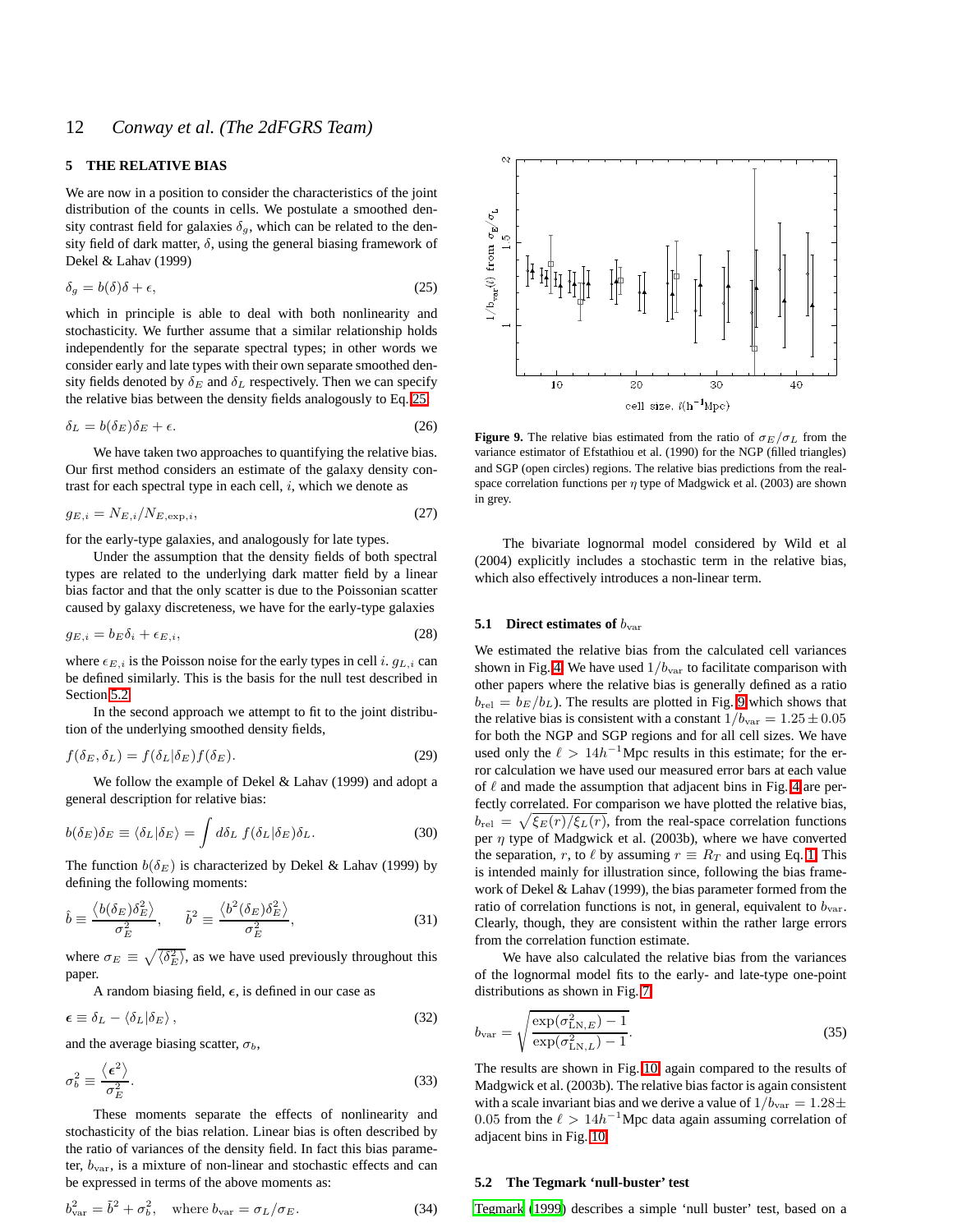

<span id="page-12-0"></span>**Figure 10.** The relative bias estimated from the parameters of the best fit lognormal models for the early- and late-type one-point distributions, for the NGP (filled triangles) and SGP (open circles) regions. The relative bias predictions from the real-space correlation functions per  $\eta$ -type of Madgwick et al. (2003) are shown in grey.



<span id="page-12-1"></span>**Figure 11.** Variation of  $(\nu_{\text{min}})$  from the TB99 test with scale. The solid and dashed lines show the expected value and  $1-\sigma$  variation for results consistent with a linear bias relation. The solid and open squares show the average  $\nu_{\text{min}}$  and its 1- $\sigma$  scatter measured over a number of separate cell divisions obtained by shifting the original divisions, for the NGP and SGP respectively. The grey solid and dashed curves show respectively the average and 1- $\sigma$  spread of  $\nu_{\rm min}$  for models including the effects of the selection function variations on scales  $\lt$   $\ell$ .

generalized  $\chi^2$  statistic, to rule out the possibility that the density fields traced by galaxies of two different spectral types can be related by a simple deterministic linear biasing prescription. This test has been used by Seaborne et al. (1999) to compare the PSCz and Stromlo-APM redshift surveys.

If we first assume that the estimated galaxy density contrasts for each spectral type,  $g_E$  and  $g_L$ , are related to an underlying dark matter density field by the prescription of Eq. [28,](#page-11-4) then we can construct the difference map:

$$
\Delta g \equiv g_E - f g_L, \tag{36}
$$

for different values of the relative bias factor  $f = b_E/b_L$ .

If the deterministic linear bias model is valid, then for the correct value of f, the relative bias factor,  $\Delta$ g will consist merely



<span id="page-12-3"></span>**Figure 12.** The value of the relative bias factor,  $b_{\text{rel}}$ , giving the minimum value for  $\nu$  in the TB99 test. The solid triangles and open circles show the average  $b_{\text{rel}}$  and its 1- $\sigma$  scatter measured over a number of separate cell divisions obtained by shifting the original divisions, for the NGP and SGP respectively. The black error bars are a more realistic estimate for the errors based on models including the effects of selection function variations on scales  $\lt$   $\ell$ .

<span id="page-12-2"></span>of Poisson noise, which will have a covariance matrix given by [Tegmark & Bromley](#page-18-5) [\(1999](#page-18-5)) as

$$
\mathbf{N} \equiv \left\langle \mathbf{\Delta g} \mathbf{\Delta g}^{t} \right\rangle = \delta_{ij} \left[ 1/N_{E,\exp,i} + f^{2} (1/N_{L,\exp,i}) \right]. \tag{37}
$$

Since we are testing the null hypothesis that  $\langle \Delta g \Delta g^t \rangle = N$ , we can define  $\chi^2 = \Delta g^t \mathbf{N}^{-1} \Delta g$ . If the null hypothesis is correct, the quantity  $\nu = (\chi^2 - N_c)/\sqrt{2N_c}$ , where  $N_c$  is the number of cells, has an expectation of zero and standard deviation of one. We can therefore interpret  $\nu$  as a measure of the significance with which the null hypothesis is ruled out.

In the case where there is extra signal, S, in the covariance matrix of the difference map, so that  $\langle \Delta g \Delta g^t \rangle = N + S$ , the generalized  $\chi^2$  statistic [\(Tegmark 1999](#page-18-2)) is a more powerful way to rule out the null hypothesis:

$$
\nu \equiv \frac{\Delta g^{\mathbf{t}} \mathbf{N}^{-1} \mathbf{S} \mathbf{N}^{-1} \Delta \mathbf{g} - \text{Tr} \left( \mathbf{N}^{-1} \mathbf{S} \right)}{[2 \text{ Tr} \left( \mathbf{N}^{-1} \mathbf{S} \mathbf{N}^{-1} \mathbf{S} \right)]^{1/2}}.
$$
 (38)

If there are any deviations from deterministic linear bias we would expect these to be correlated with large scale structure. We therefore choose the matrix S to be the covariance between cell overdensities calculated using the redshift-space correlation function calculated by [Hawkins et al. \(2003\)](#page-18-6), i.e. the volume average of  $\xi(s_{ij})$  over cells i and j. The value of  $\nu$  depends only on the shape of S, not on its amplitude.

Note that these tests are only valid when fluctuations are close to Gaussian. For this reason, when we apply this test we exclude cells where  $g_{E,i} > 1$  or  $g_{L,i} > 1$ . The test also uses a Gaussian approximation for the Poisson fluctuations described by the covariance matrix  $N$ , so we apply an additional cut on cells where this will be particularly inaccurate, where  $N_{\rm exp} \le 10$ . This value for the cut in  $N_{\rm exp}$  is a compromise between a value which renders the error term from using the Gaussian approximation negligible and the necessity of not removing too many cells. Even so we find that the test is not applicable for  $\ell \leq 17.5h^{-1}$  Mpc. We have reduced the redshift range to  $0.03 < z \le 0.12$  for the purposes of this test in order that our cut in  $N_{\rm exp}$  does not introduce systematic effects.

The minimum values of  $\nu$  for a range of values for the cell size  $\ell$  are shown in Fig. [11.](#page-12-1) We also plot error bars which are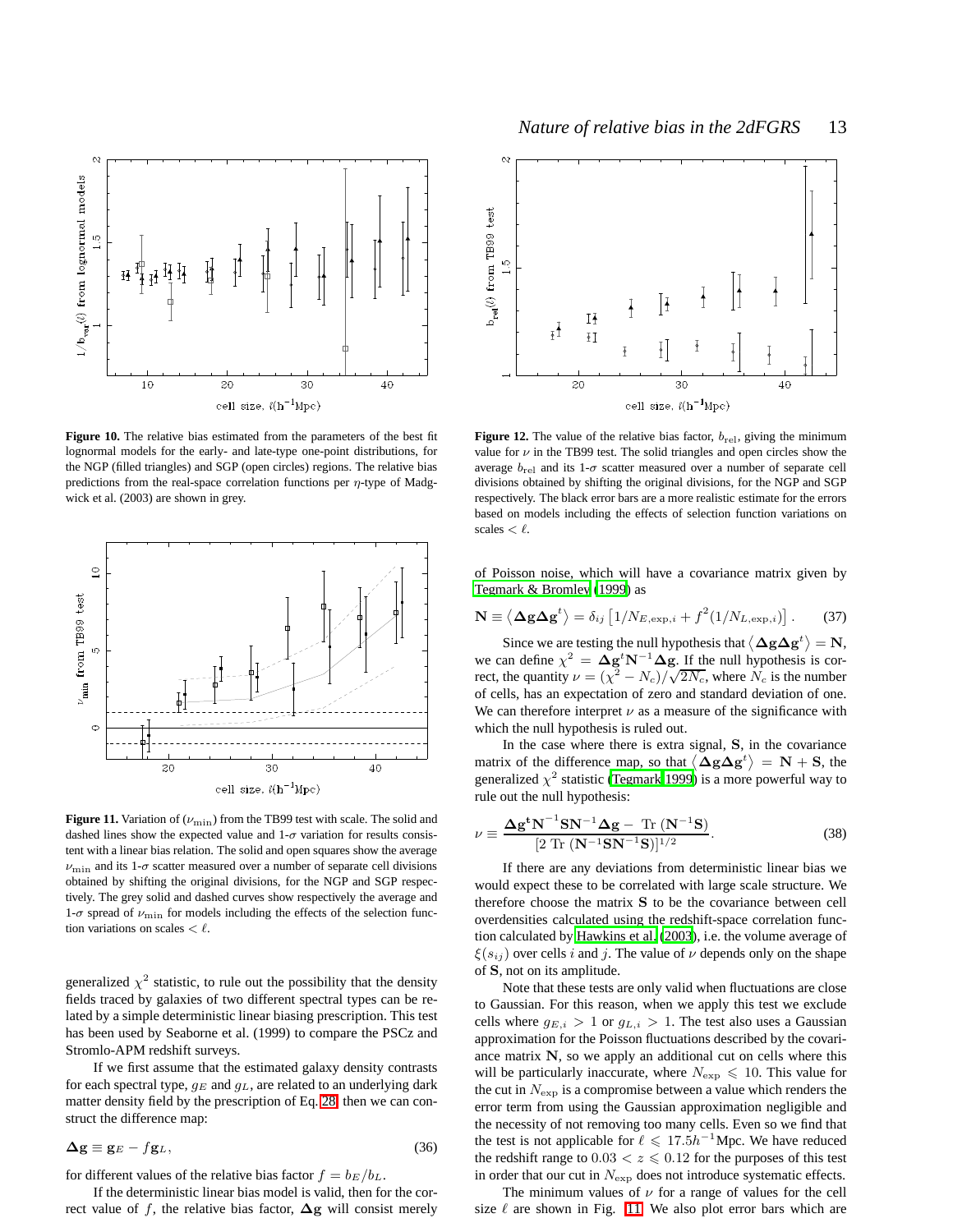derived from applying the test to cell divisions which are shifted by up to  $\ell/\sqrt{2}$  parallel to the ra–z plane, relative to the original division. Clearly the error bars resulting from such an approach will underestimate the true errors. In general the values of  $\nu_{\min}$  are not consistent with a linear and deterministic relative bias; indeed the significance of this detection increases as  $\ell$  increases.

The apparent detection of stochasticity at such large scales should be treated with some caution. The large cells contain a large number of galaxies so the shot noise is small, but the results will be very sensitive to any subtlety in the model and any small systematic error in the data. A simple possibility may be that the Poisson sampling hypothesis of the model may not be exactly correct. An example of an instrumental effect that could lead to an apparent detection of stochasticity on large scales is an interaction between small-scale stochasticity, and the variation of the selection function on scales smaller than the cell division. This can produce an excess variance over the covariance matrix assumed on the Tegmark test (Eq. [37\)](#page-12-2). If the null hypothesis of the Tegmark test were true on all scales we would expect  $\nu_{\min}$  to be consistent with zero. However, there are differences in the distribution of early and late-type galaxies on small scales, as seen in the morphology-density relation. Also there are small-scale variations in both in the angular variations quantified by the survey mask and in the radial variations in the  $n(z)$ . So, it is possible that galaxies of one type may preferentially reside in a region in a cell where the selection function differs significantly from the cell average. After allowing for incompleteness, the observed covariance of  $\Delta$ g will be enhanced relative to what would be expected from simple Poisson noise as described by Eq. [37.](#page-12-2)

We have considered a simple model which includes smallscale stochasticity, and variations in the selection function on scales less than  $\ell$ , and found that it can reproduce our results from the Tegmark test. We first generate linear bias models matching the data by drawing  $\delta_E$  from the best-fitting lognormal model and applying a linear bias function to obtain  $\delta_L$ . We then generate a parent number of galaxies in each cell by Poisson sampling the density field with a constant sampling rate assuming all the cells are 100% complete and with  $n(z)$  set to be a constant equal to the maximum  $n(z)$  at the mean redshift of the survey. The parent galaxies are distributed within each cell using a modified Rayleigh-Lévy flight model (see Peebles 1980, section 62) matching the correlation function. We have modified the original Rayleigh-Lévy flight model so that the lacuniarity of the process is more realistic – in effect the voids in our clustered point process are less empty. We then select or reject the parent galaxies based on the selection function at the location of each galaxy. The point processes for model early and late types are independent.

The grey solid and dashed lines in Fig. [11](#page-12-1) show the average and 1- $\sigma$  spread of  $\nu_{\text{min}}$  when the Tegmark test is applied to our Rayleigh-Lévy flight models. It can be seen that including the effect of selection function variation on scales less than the cell size can reproduce the kind of results seen in the data, without the need to invoke any non-linear or stochastic relative bias on large scales.

Nevertheless, a significant result from the Tegmark test means that it is difficult to avoid the conclusion that nonlinearity and/or stochasticity exists in the density field at some scale. We have however shown that the detection of this effect on a given cell scale can suffer from 'aliasing' of the effect from sub-cell scales. Our model for this effect assumes a relatively large stochasticity on small scales, which may be unrealistic at least for large  $\ell$  cells. It is an open question whether a more realistic model, for example one based on the observed morphology-density relation, would give the same effect; this is however beyond the scope of the current paper.

We plot  $f$  from the best-fitting linear bias models in Fig. [12,](#page-12-3) again with errors derived from cell shifts. Note that the values of f from this test are not strictly comparable to the other values quoted in this paper except in the case where a deterministic linear bias model is an exact representation of the data, since we have of necessity imposed a cut on  $\delta_E$ . However we expect that on large scales this approximation will be close enough for comparison to be instructive. If we use the slightly larger error bars derived from our Monte-Carlo realizations of Rayleigh-Lévy flight models, and assume measurements of  $f$  in adjacent bins are correlated, we obtain  $f = 1.28 \pm 0.03$  for the NGP and  $f = 1.16 \pm 0.03$  for the SGP. It is notable that the best fit linear bias factors for the NGP and SGP regions do not seem to be consistent. Averaging the two regions we find a value for  $f$  which is consistent with our measurements of  $b_{\text{var}}$  presented in the previous section. A more relevant comparison is with the maximum likelihood measurements of the linear bias parameter, which we present in the following section, where we find a similar discrepancy between NGP and SGP regions which we discuss more fully in Section [6.2.](#page-17-2)

## **5.3 Fitting the joint counts in cells**

On the relatively large scales studied here, the results of the Tegmark test can be made consistent with the density fields of early- and late-type galaxies being related by a deterministic linear bias, once variations in the selection function on scales smaller than the cell size are considered. However, the test does not reveal any further details of the nature of the relative bias between galaxies of different spectral type. Blanton (2000) describes a more direct approach to measuring the relative bias and applies it to the Las Campanas Redshift Survey (LCRS). The basis of this approach is a maximum-likelihood fit to the joint counts in cells,  $P(N_E, N_L)$ , which is simply the joint probability of the density fields convolved with Poisson distributions.

If we convolve Eq. [29](#page-11-5) with the expected Poissonian scatter we derive the following joint probability for the counts:

<span id="page-13-0"></span>
$$
P(N_E, N_L) = \int d\delta_E \frac{\lambda_E^{N_E}}{N_E!} e^{-\lambda_E} f(\delta_E)
$$
  
 
$$
\times \int d\delta_L \frac{\lambda_L^{N_L}}{N_L!} e^{-\lambda_L} f(\delta_L | \delta_E), \qquad (39)
$$

where

 $\lambda_E = N_{E,\exp}(1+\delta_E),$ 

and similarly for the late types.

We have used Eq. [39](#page-13-0) to define the likelihood as a function of  $\sigma_{LN,E}$  and a model for the relative bias  $f(\delta_L|\delta_E)$ . We then found the maximum likelihood using a downhill simplex method (Press et al. 1992) and hence estimate the best-fitting relative bias.

#### <span id="page-13-1"></span>*5.3.1 Deterministic bias models*

The conditional density distribution function,  $f(\delta_L|\delta_E)$ , can in principle describe completely the relationship between the galaxy density fields, including any nonlinearity or stochasticity. In this paper we have concentrated on bias models in which the density field of the late types is related to that of the early types in a deterministic manner, i.e.  $f(\delta_L|\delta_E)$  can be expressed in the form

$$
f(\delta_L|\delta_E) = \delta_D[\delta_L - b(\delta_E)\delta_E],\tag{40}
$$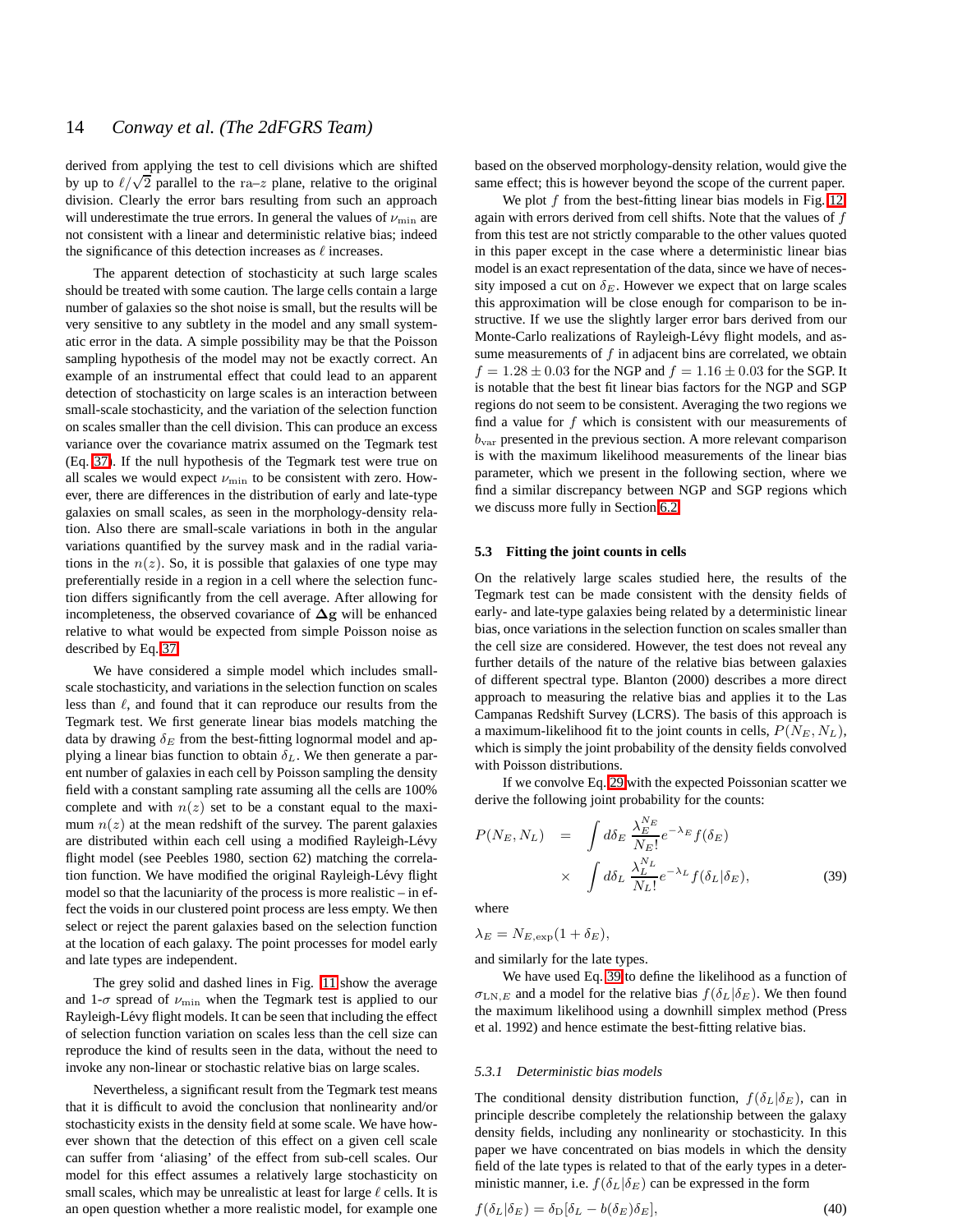

<span id="page-14-0"></span>**Figure 13.** The best-fitting linear bias parameter,  $b_E/b_L = 1/b_1$ , as a function of cell size  $\ell$  for the NGP (filled triangles) and SGP (open circles) regions. The grey error bars are derived by considering the value of  $b_1$  for which  $\mathcal{L} = \mathcal{L}_{\text{min}} + 1$ . Black error bars adjacent to selected points are a more realistic error estimate showing the effect on the errors of variation of the selection function on scales less than  $\ell$ .



<span id="page-14-1"></span>**Figure 14.** The best-fitting power-law bias parameter,  $1/b_1$ , as a function of cell size  $\ell$  for the NGP (filled triangles) and SGP (open circles) regions. The grey error bars are derived by considering the value of  $b_1$  for which  $\mathcal{L} = \mathcal{L}_{\text{min}} + 1$ . Black error bars adjacent to selected points are a more realistic error estimate showing the effect on the errors of variation of the selection function on scales less than  $\ell$ .

where  $\delta_{\rm D}$  is the Dirac delta function. The possibility that the bias relation may exhibit additional scatter above the Poisson fluctuations is considered by Wild et al. (in preparation).

The simplest form for the bias relation is

<span id="page-14-2"></span>
$$
b(\delta_E)\delta_E = b_0 + b_1 \delta_E,\tag{41}
$$

corresponding to linear bias. Of course, this model gives unphysical values for  $\delta_L$  when  $b_1 > 1$  and  $-1 \le \delta_E < 0$ ; in this case we set  $b(\delta_E) = 0$ , following the example of Blanton (2000).

A simple generalization of the bias relation which includes non-linear effects is a power-law bias model,

$$
b(\delta_E)\delta_E = b_0(1 + \delta_E)^{b_1} - 1.
$$
\n(42)

For both these models there is only one free parameter  $(b_1)$ , since  $b_0$  is set by the requirement  $\langle \delta_L \rangle = 0$ .

## *Nature of relative bias in the 2dFGRS* 15

We have fitted deterministic bias models to the counts in cells only for  $\ell \geq 14h^{-1}$ Mpc since below this scale the problem of empty cells becomes significant. The parameters for the best fit linear bias model over a range of cell sizes are shown in Fig. [13](#page-14-0) (where we have used  $1/b_1$  since this corresponds to what is normally understood as the relative bias, namely  $b_{rel} = b_E/b_L$ , where  $b_E$ ,  $b_L$  correspond to the linear bias factors for early and late types).

There is a systematic trend for the NGP early types to be more strongly biased than in the SGP. Such a discrepancy, also seen in the results from the modified  $\chi^2$  test, was not observed in the variance measurements so it is important to consider whether the effect is indeed as significant as it would appear. The error bars given in these plots are from the likelihood as a function of  $b_1$  for the model, and do not include potential correlation between  $b_1$  and  $\sigma_E$  which could lead to them being underestimated. Examination of the two dimensional likelihood contours reveals that in fact the bias parameter and  $\sigma_E$  are not significantly correlated, so neglecting  $\sigma_E$  will not lead to an underestimation of the errors in  $b_1$ . We have also calculated errors by fitting Monte Carlo realizations of the bias models including our measured errors in  $\sigma_E$ . These are identical in magnitude to the errors obtained from the likelihood function, again suggesting that any correlation between  $b_1$  and  $\sigma_E$  is not significant.

If we repeat our Monte Carlo error analysis using the Rayleigh-Lévy flight models with a selection function that varies on scales less than  $\ell$ , as in Section [5.2,](#page-11-2) the actual errors become rather larger. If we assume that measurements of  $b_1$  in adjacent bins of  $\ell$  are correlated we obtain  $b_{1,\text{lin}} = 1.27 \pm 0.04$  for the NGP and  $b_{1,\text{lin}} = 1.17 \pm 0.04$  for the SGP, which corresponds to just less than a 2- $\sigma$  discrepancy.

The variation of the best-fitting power-law bias parameter (again using  $1/b_1$  for consistency) with cell size  $\ell$  is shown in Fig. [14.](#page-14-1) If we again assume that measurements of  $b_1$  in adjacent bins of  $\ell$  are correlated, we obtain  $b_{1,PL} = 1.36 \pm 0.05$  for the NGP and  $b_{1,PL} = 1.29 \pm 0.04$  for the SGP. These results are noticeably higher than the linear bias parameters, showing that the assumption of linear bias pushes estimates of the bias parameter closer to unity to compensate for nonlinearities in the data. Once we account properly for non-linear biasing the bias parameters approach consistency between regions.

Examples of the joint counts in cells for  $\ell = 21h^{-1}$  Mpc compared to the best fit linear and power-law bias models are shown in Fig. [15,](#page-15-1) and illustrations of the power-law bias fits at a range of scales are shown in Fig. [16.](#page-16-0) The points show the actual counts in cells. The colour scale and contour levels show the expected distribution of cell counts, which we have generated using a large number of Monte-Carlo realizations of the bias model using the same expected counts as the data. Poisson effects are responsible for the uneven contours on smaller scales; these effects can also be seen in the data.

To test if the models are acceptable fits to the data we have applied a KS test to the 1-d distributions of the late-type galaxies for these bias models, i.e. to the projection on the late-type axis of the two dimensional distributions shown in Figs [15](#page-15-1) & [16.](#page-16-0) The values of  $P_{\rm KS}$  for the linear and power-law bias models are shown in the final two columns of Table [4;](#page-15-2) linear bias is excluded for  $\ell < 28h^{-1}$  Mpc cells whereas a power-law bias model is not ruled out for any of the scales considered. Fig. [17](#page-17-3) shows the relative likelihood  $\mathcal{L}_{lin} - \mathcal{L}_{pl}$ of the two models; the power-law bias model is clearly a better fit on smaller scales, although the difference between the goodness of fit of the models decreases with scale, as one would expect from the theoretical prejudice that linear bias should be a good approximation on large scales.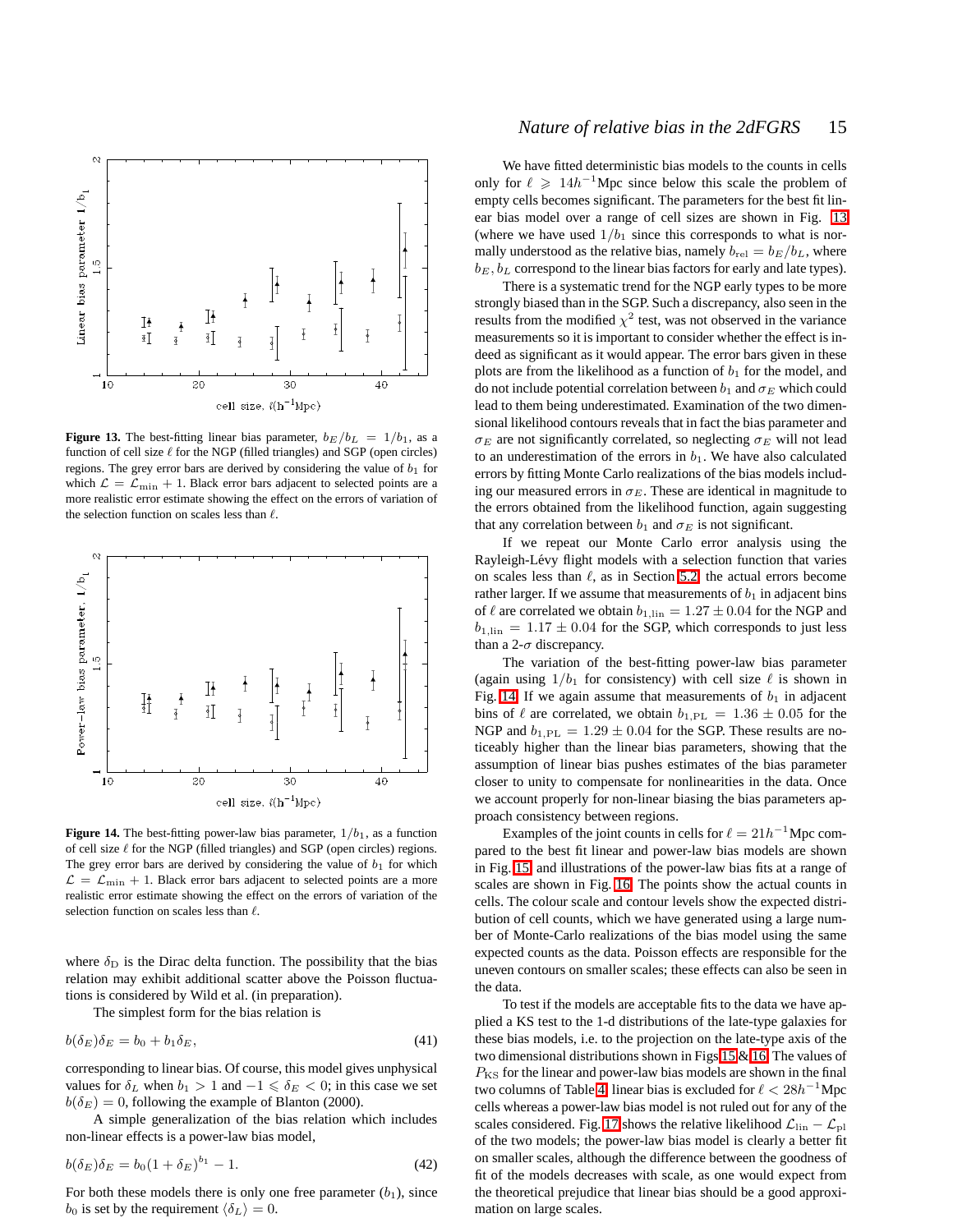

<span id="page-15-1"></span>**Figure 15.** An example of the joint counts in cells for the SGP region with  $\ell = 21h^{-1}$  Mpc. The colour scale and contour levels are derived from Monte Carlo realizations of the best fit linear bias model (left) and the best fit power-law bias model (right), using the same expected counts as the data, and the dashed lines indicate the 50%,70%,85% and 93% significance levels. The black solid line indicates a mean relative bias of 1 and the red line shows the mean relative bias for the model.

<span id="page-15-2"></span>Table 4. Average biasing parameters for the best-fitting power-law bias models assuming  $b_{\text{var}}$  from the individual lognormal model fits to early and late types.  $b_{1,lin}$  and  $b_{1,PL}$  are the maximum likelihood results of Section [5.3.1](#page-13-1) using realistic error bars and  $\hat{b}$ ,  $\hat{b}$  and  $\sigma_b$  are calculated from Eqs. [31](#page-11-6) & [33.](#page-11-7) The KS test probabilities for the linear and power-law bias models are also shown.

| $\ell(h^{-1}Mpc)$ | $b_{1,lin}$   | $b_{1,\text{PL}}$ | b             | b           | $b_{\rm var}$ | $\sigma_b$  | $P_{\rm KS}$ (linear bias) | $P_{\rm KS}$ (PL bias) |
|-------------------|---------------|-------------------|---------------|-------------|---------------|-------------|----------------------------|------------------------|
| 14                | $0.83 + 0.02$ | $0.76 + 0.02$     | $0.68 + 0.06$ | $0.7 + 0.1$ | $0.73 + 0.02$ | $0.2 + 0.3$ | $1.3e-5$                   | 0.269                  |
| 21                | $0.82 + 0.03$ | $0.75 + 0.03$     | $0.69 + 0.09$ | $0.7 + 0.1$ | $0.73 + 0.04$ | $0.2 + 0.5$ | 0.004                      | 0.412                  |
| 28                | $0.79 + 0.08$ | $0.75 + 0.08$     | $0.7 + 0.2$   | $0.7 + 0.3$ | $0.74 + 0.06$ | $0.1 + 2$   | 0.688                      | 0.712                  |
| 35                | $0.8 + 0.1$   | $0.7 + 0.1$       | $0.7 + 0.2$   | $0.7 + 0.4$ | $0.75 + 0.07$ | $0.2 \pm 2$ | 0.320                      | 0.760                  |
| 42                | $0.7 + 0.2$   | $0.7 + 0.2$       | $0.7 + 0.5$   | $0.7 + 0.9$ | $0.7 + 0.1$   | $0.2 + 3$   | 0.723                      | 0.957                  |

## *5.3.2 Non-linear & stochastic bias*

In the case of linear and deterministic bias, all three bias parameters described at the start of the section ( $\hat{b}$ ,  $\tilde{b}$  and  $b_{\text{var}}$ ), are equal to the parameter  $b_1$  in our model (Eq. [41\)](#page-14-2). We tabulate the values of  $\hat{b}$  and b for our best-fitting power-law bias model below. In the absence of stochasticity we would have  $b_{\text{var}} = b$ , but since we already have an estimated value for  $b_{\text{var}}$  from the independent fitting of lognormal models to the early- and late-type counts in cells, we can instead ask what value the stochastic bias parameter,  $\sigma_b$  (Eq. [33\)](#page-11-7), should take under the rather strong assumption that a power-law bias completely describes any nonlinearity. The average biasing parameters under this assumption are summarized in Table [4.](#page-15-2)  $\sigma_b$  is generally  $\sim$  0.2, although the large errors on  $b_{\text{var}}$  mean that we cannot claim to require excess stochasticity above Poisson noise within our errors. A detailed model of stochastic relative bias is discussed by Wild et al. (in preparation); our results are consistent with the more accurate measurements presented in that paper. Similarly, the nonlinearity quantified by  $\tilde{b}/\hat{b}$  from our measurements is entirely consistent with that measured by Wild et al. Szapudi & Pan (2003)

describe an interesting technique, based on the cumulative distribution functions, which can in principle recover the full non-linear bias function. This would enable a model independent measurement of nonlinearity and stochasticity, although in unmodified form the technique is not applicable to a flux-limited sample.

## <span id="page-15-0"></span>**6 DISCUSSION**

In this paper we have presented a number of measurements of the relative bias between early- and late-type galaxies in the 2dFGRS derived using the counts in cells and the joint counts in cells for the separate galaxy populations. The behaviour of individual estimators for the linear relative bias parameter as a function of scale, as well as the relationship between different estimators of the linear relative bias parameter as a function of scale both have important implications for the scale dependence, nonlinearity and stochasticity of the relative bias between early- and late-type density fields. We have also used a power-law bias model as the simplest model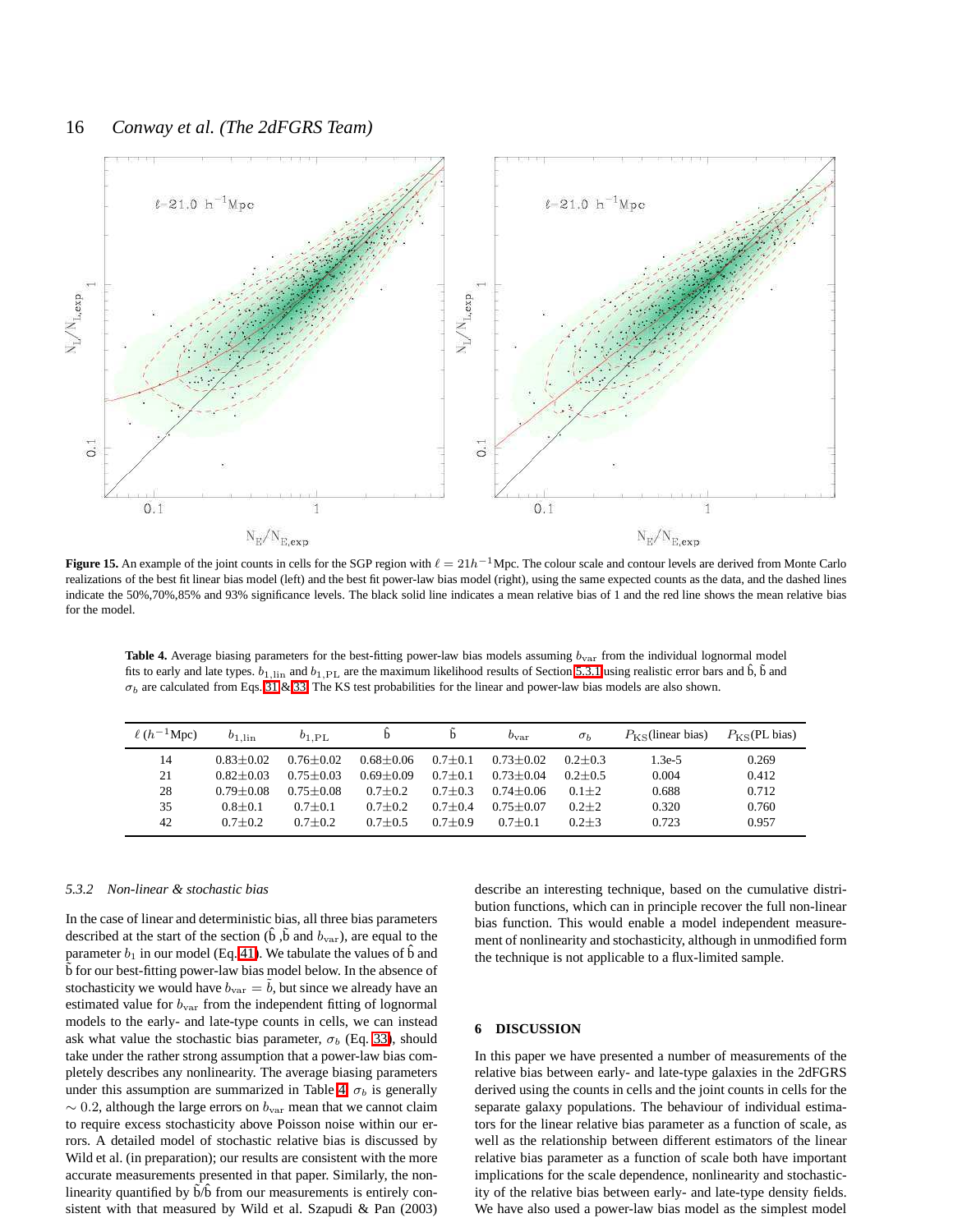

<span id="page-16-0"></span>Figure 16. Contour plots of the joint counts in cells compared to the best fit power-law bias models for the SGP region over a range of cell sizes, from left–right and top–bottom:  $\ell = 14, 17.5, 24.5, 28, 31.5, 35h^{-1}$ Mpc. The colour scale and contour levels are derived from Monte Carlo realizations as previously and the dashed contours are at 50%,70%,85% and 93% significance levels. The black solid line indicates a mean relative bias of 1 and the red line shows the mean relative bias for the model.

including non-linear effects and demonstrated the characteristics of the best fit power-law bias model as a function of scale.

#### **6.1 Variances and the one-point distribution function**

We have presented the variance of the counts in cells using the maximum-likelihood technique of Efstathiou et al. (1990), which we have shown is subject to a significant bias when dividing the data into redshift shells of low volume. We have shown that the method can be corrected for this integral constraint bias using the approximation of Hui & Gaztañaga (1999).

The one-point distribution of the counts in cells for early- and late-type galaxies, and the distribution for all  $\eta$ -typed galaxies, has been fit by lognormal models, using a maximum-likelihood technique. The variances found using this technique are significantly biased on small scales when empty cells are included in the analysis, and we have been able to measure reliable variances only by fitting to counts in cells with empty cells removed. We have corrected our results on small scales to compensate for the inevitable bias resulting from the removal of empty cells. We find that the lognormal model is in general an adequate fit to the distribution functions, as measured by a Kolmogorov–Smirnov test. However the values for the variance implied by the best fit model parameters are slightly high in comparison with both predictions from the correlation functions and relative to the direct counts-in-cells variance measurements presented in this paper. The fact that this bias

<span id="page-16-1"></span>**Table 5.** Average bias parameters over all scales from  $\ell > 14h^{-1}$ Mpc for all of the measurements presented in the paper. Error bars are derived assuming measurements for adjacent bins in  $\ell$  scales are correlated.

| Bias measurement                                     | NGP             | SGP             |
|------------------------------------------------------|-----------------|-----------------|
| $1/b_{\text{var}}$ (from Efstathiou $\sigma(\ell)$ ) | $1.24 \pm 0.06$ | $1.26 \pm 0.04$ |
| $1/b_{\text{var}}$ (from $\sigma_{LN}$ fits)         | $1.28 \pm 0.05$ | $1.27 \pm 0.04$ |
| $1/b_{1,lin}$ (maximum likelihood)                   | $1.27 + 0.04$   | $1.17 \pm 0.04$ |
| $f \approx 1/b_{1,\text{lin}}$ (Tegmark test)        | $1.28 \pm 0.03$ | $1.16 \pm 0.03$ |
| $1/b_{1,\text{PL}}$                                  | $1.36 \pm 0.05$ | $1.29 \pm 0.04$ |

can be corrected by introducing a weighting scheme giving more weight to regions of higher density contrast suggests that the lognormal model is a relatively crude approximation to the true distribution. It is likely that a generalized lognormal model, such as the 'skewed' lognormal model (SLNDFk) (Colombi 1994; Ueda & Yokoyama 1996), would be a better approximation. Unfortunately, the SLNDFk cannot be used in our maximum likelihood approach since it is not positive definite, and therefore is not strictly speaking a distribution function.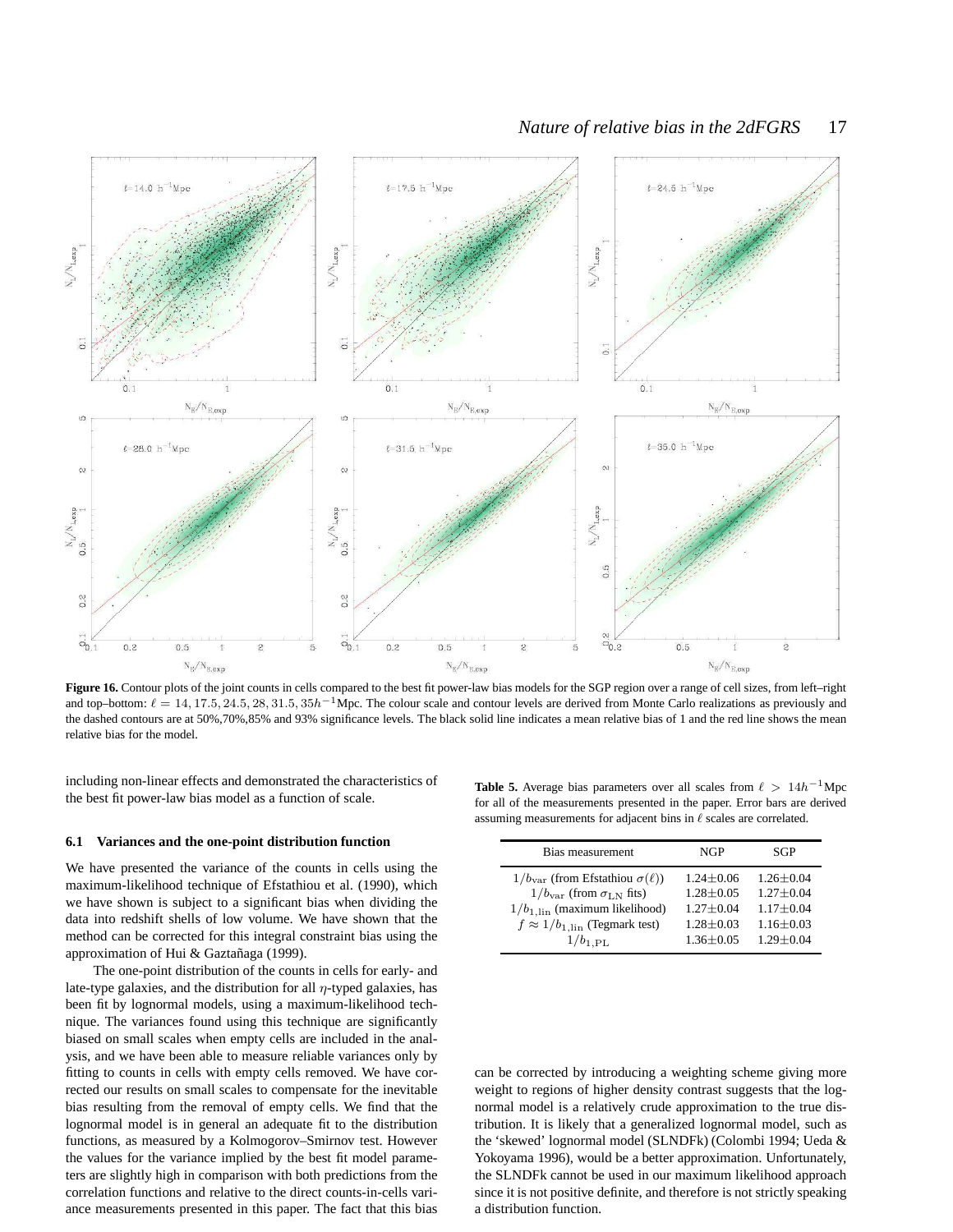

<span id="page-17-3"></span>**Figure 17.** The relative likelihoods of the two deterministic bias models when fit to the joint counts-in-cells distribution. A value of 0 implies that both models are equally good fits to the data, positive values indicate that the power-law model is a better fit. Results are shown for the NGP (black squares) and SGP (open circles). The dashed line shows the limit in  $\ell$  beyond which a linear bias models is not ruled out by the KS tests. The results, and the error bars shown, are obtained from fits to cell divisions shifted from the original cell division in same manner as was used for the Tegmark tests in Section [5.2.](#page-11-2)

## <span id="page-17-2"></span>**6.2 Comparison of relative bias parameters**

We present in Table [5](#page-16-1) a comparison of the relative bias parameters from all of the measurements presented in the paper. We have averaged the bias measurements for all scales with  $\ell > 14h^{-1}$ Mpc which we expect to be unaffected by biases from empty cells. The error bars on each average are obtained assuming that the measurements in adjacent bins in  $\ell$  are perfectly correlated, which is a better approximation than assuming the measurements on separate scales are independent. Where relevant we have also used the more realistic error bars obtained from our Rayleigh-Lévy flight models.

As previously noted, the results for  $1/b<sub>var</sub>$  are consistent between regions and also consistent between measurements from direct variance estimation and fitting lognormal models to the onepoint distribution.

Comparing the two estimates of the linear relative bias parameter  $1/b_{1,\text{lin}}$ , from the maximum likelihood method and from the Tegmark test, we find in both cases a significant discrepancy between NGP and SGP regions. The magnitude of this discrepancy is around  $2-\sigma$ . On the other hand the power-law bias measurements are approximately consistent between regions at a value of  $b_{1,\text{PL}}$ which is further from unity. As we noted in Section [5.3.1](#page-13-1) the assumption of linear bias when fitting to joint counts in cells which contain a significant degree of nonlinearity pushes the best fit relative bias closer to unity. This effect was also noted by Wild et al. (in preparation). It is likely that the apparent discrepancy between NGP and SGP linear bias parameters is also partly an artefact produced when non-linear joint distributions are fit with a linear bias model.

#### **6.3 Scale dependence of the relative bias**

In general, the relative bias is expected to be scale dependent on small scales ( $r \lesssim r_0$ ). The scale at which the bias relation becomes

scale independent depends on the scales over which the biasing mechanism(s) operates. Non-local bias models (Bower et al. 1993, Matsubara 1999) are those on which the physical processes acting to produce the bias act on scales larger than those defined by the movement of massive particles, for example those models where radiation from QSOs has a significant effect. Local bias models (e.g. Narayanan, Berlind & Weinberg, 2000) are those which are defined by some property of the local matter field, for example its density.

Narayanan, Berlind & Weinberg (2000) determine the variation with scale of a number of local and non-local bias models applied to N-body simulations. A general conclusion of this work is that local bias models are generically unable to influence the biasing relation on scales greater than  $r = 8h^{-1}$ Mpc, which corresponds to  $\ell \approx 12h^{-1}$  Mpc in this work. Although there does appear to be some variation of the best fit linear bias parameter on scales  $\ell \gtrsim 15h^{-1}$ , when we factor in the larger error bars derived from models including selection function variation across cells in a more realistic way, the significance of any variation becomes negligible. Even if the variation in the linear bias parameter were significant it would not necessarily imply scale dependence of the bias since there is no significant scale dependence of the best fit power-law bias parameter. This illustrates the interdependence of non-linear, non-local and stochastic biasing effects. We conclude that any nonlocal contribution to the relative bias cannot be a dominant effect on large scales.

A special case of local relative bias which was considered in detail by Narayanan, Berlind & Weinberg (2000) is a local morphology density relation, of the type measured in the local environment of clusters and groups by e.g. Postman & Geller (1984). A general conclusion for the relative bias produced by such a local effect is that the constant bias factor to which the scale dependent bias asymptotes on large scales is not equal to unity; assigning galaxy types based on local density produces a difference in clustering strength of the different galaxy types on all scales. Our results are fully consistent with this picture, which leads on to the question of whether the relatively well studied morphology-density relation can be held solely responsible for the relative bias measured in the 2dFGRS.

## **ACKNOWLEDGMENTS**

The 2dFGRS was made possible through the dedicated efforts of the staff of the Anglo-Australian Observatory, both in creating the 2dF instrument and in supporting it on the telescope. JAP and OL thank PPARC for their Senior Research Fellowships.

## <span id="page-17-0"></span>**REFERENCES**

Baugh C.M., Croton D.J., Gaztañaga E., Norberg P., Colless M., 2004, preprint [\(astro-ph/0401405\)](http://arxiv.org/abs/astro-ph/0401405)

Bernardeau F. 1994, A&A, 291, 697

- <span id="page-17-1"></span>Blanton M. 2000, AJ, 544, 63
- Bouchet F.R., Strauss M.A., Davis M., Fisher K.B., Yahil A., Huchra J., 1993, ApJ, 417, 36
- Bower R.G., Coles P., Frenk C.S., White S.D.M., 1993, ApJ, 405,403
- Broadhurst T.J., Taylor A.N., Peacock J.A., 1995, ApJ, 438, 49
- Carruthers P., 1991, ApJ, 380, 24